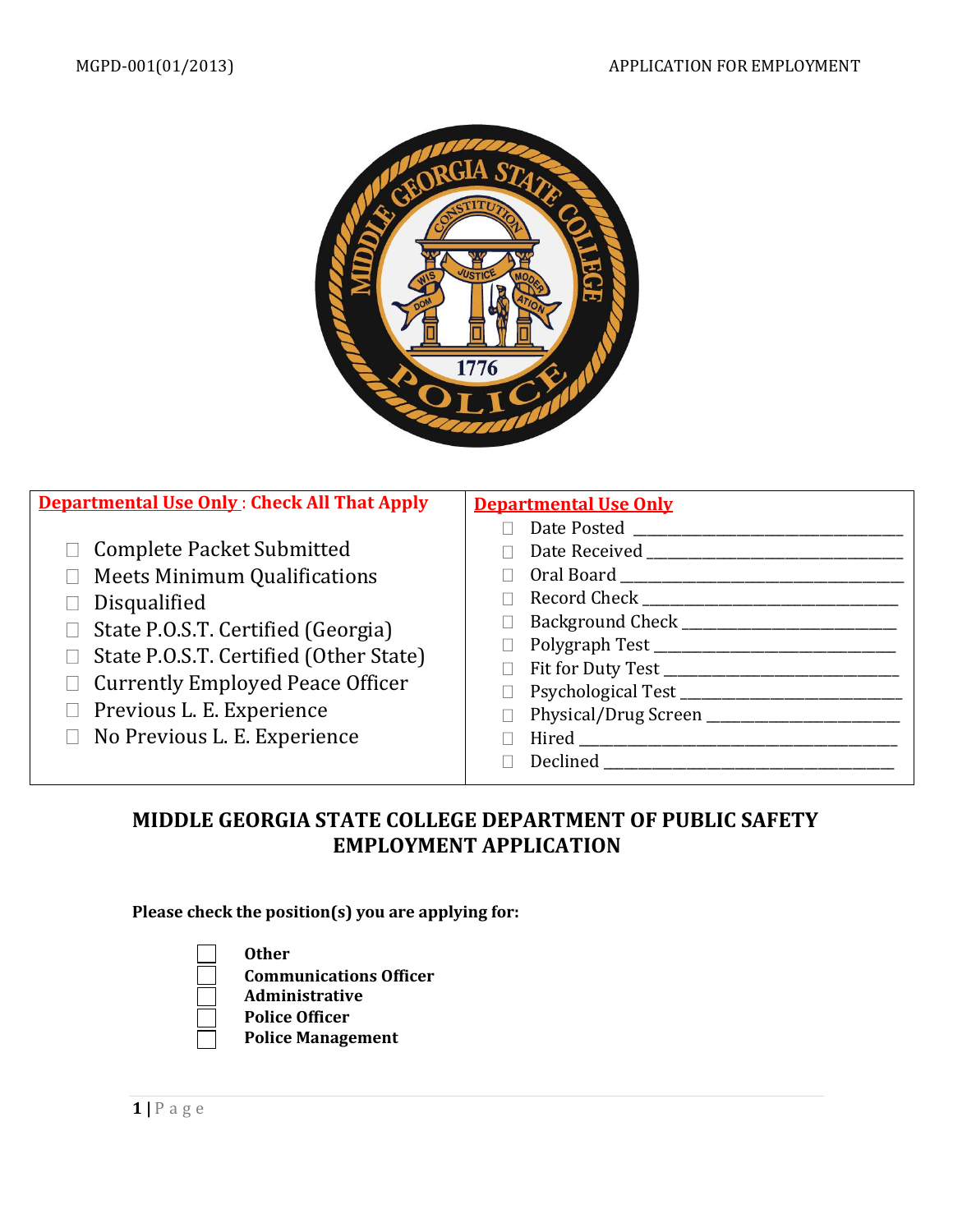#### **Entire application must be completed and returned with the required documents:**

#### **For ALL POSITIONS please provide the following information:**

| Birth Certificate (Copy)                                                                                                                     |
|----------------------------------------------------------------------------------------------------------------------------------------------|
| Social Security Card (Copy)                                                                                                                  |
| Georgia or current state of residence driver's license (Copy)                                                                                |
| DD214 Member-4 if Applicable (Copy)                                                                                                          |
| High School Diploma or Equivalence Certificate (copy)                                                                                        |
| Signed/Notarized Authorization to Obtain Credit History Information Form                                                                     |
| Authorization to Release Information Form with Original Signatures                                                                           |
| Completed Application for Classified Employment for Middle GA. State College                                                                 |
| For <u>POLICE OFFICER POSITIONS</u> please include the following information in addition<br>to information requested above:                  |
| Notarized copy of your Driving History. If you are a Georgia resident, you can<br>obtain one from the Georgia Department of Driver Services. |
| Peace Officer Certification (copy) if you are already certified by Georgia P.O.S.T.                                                          |
| Physical Agility Test Release of Liability (Must be signed before the Physical<br>Agility Test is taken).                                    |

Applicant-signed Explanation of Agreement for Reimbursement and Police Officer Job Description Questionnaire (if applicable).

#### **INSTRUCTIONS**

The Applicant Information Form contains all the necessary information for the applicant to be considered for hire by the Middle Georgia State College Department of Public Safety. In order for the application to be evaluated adequately, it is extremely important that all pertinent information be included. Each space on the form should be completed with an answer. Any questions that do not apply or to which the answers are unknown should be answered as "N/A" for non-applicable or "Unknown." Any spaces left blank and later discovered to pertain to the applicant could result in disqualification or dismissal.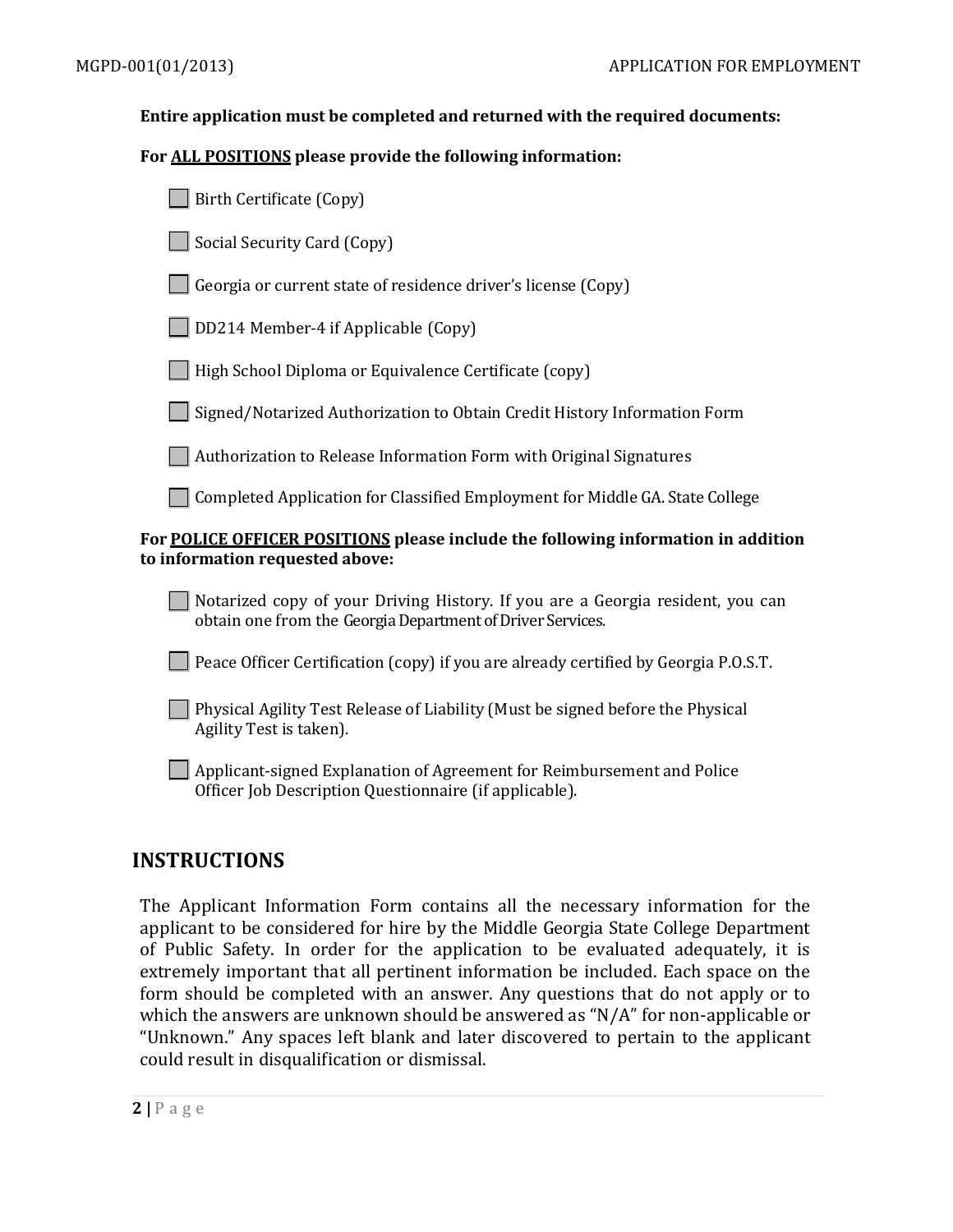Any questions about the Applicant Information Form or hiring procedures should be addressed to the Middle Georgia State College Department of Human Resources at (478) 471-2010.

If there is not enough room on any portion of this form for the requested information, please attach additional pages as needed. Include zip codes and current phone numbers with all address information.

#### **STATEMENT OF COMPLETION**

**I hereby certify that each and every statement made on this form is true and complete and that this application includes the documents which are required to be attached, for the position applied for, as outlined on the first page of this application. I further understand that any false statement or omission of information will subject me to disqualification or dismissal. I also understand that an incomplete application or application lacking the necessary attached documentation will result in my application not being processed.**

**Signature Date**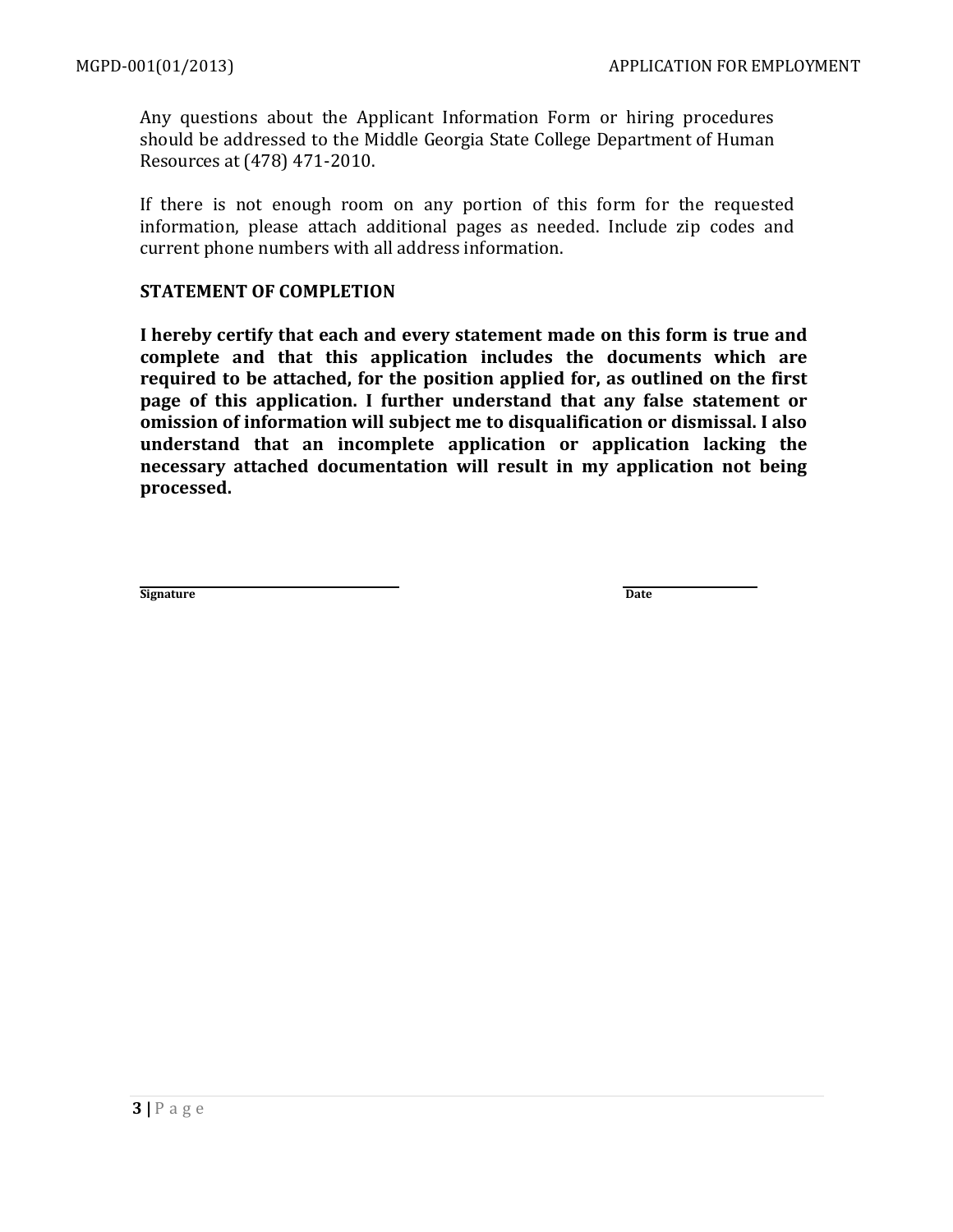#### **Middle Georgia State College DEPARTMENT OF PUBLIC SAFETY**

#### **RELEASE OF LIABILITY**

I, , hereby acknowledge that I have no prior medical or psychological disease, injury, infirmity or condition which would adversely affect or be detrimental to my participation in the Middle Georgia State College Department of Public Safety pre-employment physical agility examination. This test is devised to simulate certain specific activities routinely expected of a Police Officer on patrol or other assignment. These events are designed to measure minimum levels of endurance, strength, agility, and coordination.

| Signature of applicant: | Date: |  |
|-------------------------|-------|--|
|-------------------------|-------|--|

I hereby release and hold harmless the State of Georgia, Board of Regents, Middle Georgia State College and its Department of Public Safety, and their agents, servants, contractors, and employees, from any and all liability for any illness or injury received because of, or the aggravation of any present or prior existing medical or psychological disease, injury, infirmity or condition brought about by, my participation in the Middle Georgia State College Department of Public Safety physical agility examination. I realize that failure to follow all instruction given by authorized officials of the Middle Georgia State College Department of Public Safety or officials or contractors acting on their behalf or failure to perform the test in the allotted time will result in my disqualification of the current open position.

| Signature of applicant:              |                      | Date: <u>___________________________</u> |  |
|--------------------------------------|----------------------|------------------------------------------|--|
| Identification of applicant checked: | $\Box$ Yes $\Box$ No |                                          |  |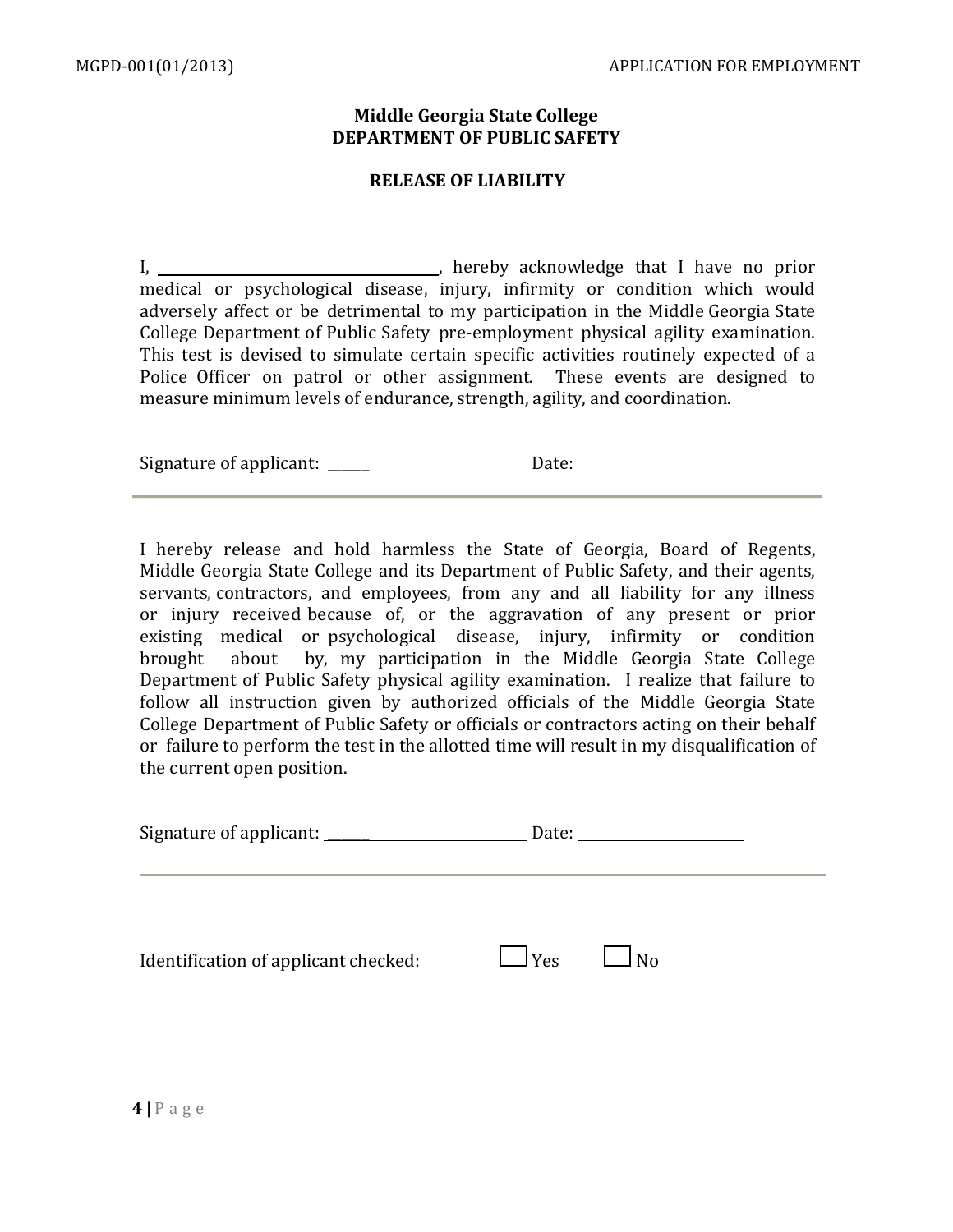## **Authorization to Release Information for Background Investigation**

| born in                                                  |                |                                                                                                           |
|----------------------------------------------------------|----------------|-----------------------------------------------------------------------------------------------------------|
| (Name)                                                   | (City & State) | (Date of Birth)                                                                                           |
|                                                          |                | Having filed an application for employment with the Middle Georgia State College Department of Public     |
|                                                          |                | Safety, I hereby consent to have a background investigation conducted in regard to my possible future     |
|                                                          |                | employment. This investigation and my consent necessarily involve the areas of moral character,           |
|                                                          |                | professional reputation, physical and mental fitness, credit, employment history, and education. I        |
|                                                          |                | understand that I will not receive a copy of the information obtained through this investigation and that |
|                                                          |                | I am not entitled to know its contents. The contents of my background are privileged. I hereby give       |
|                                                          |                | consent to the Middle Georgia State College Department of Public Safety to solicit, obtain, inspect and   |
|                                                          |                | copy any and all information, records and documents necessary to complete a thorough background           |
| investigation relative to my possible future employment. |                |                                                                                                           |

I also authorize and request every person, firm, corporation, agency, court, association or institution having control of any documents, records or other information pertaining to me, including all documents and records regarding charges or complaints filed against me, or any other pertinent data, to furnish them to the Middle Georgia State College Department of Public Safety for inspection and copying.

I hereby release and forever discharge every person, firm, corporation, agency, court, association or institution furnishing such information from any and all liability arising out of the furnishing of such documents, records or information, or out of the investigation made by the Middle Georgia State College Department of Public Safety.

I hereby release and forever discharge Middle Georgia State College, its Department of Public Safety, the Board of Regents of the University System of Georgia, their members individually and their officers, agents and employees from any and all claims, demands, rights and causes of action of whatever kind arising from or by reason of any injury, damage or the consequences thereof, resulting from or in any way connected with the background investigation conducted in regard to my possible future employment. I understand that the acceptance of this Release, Waiver of Liability and Covenant Not to Sue by the Board of Regents of the University System of Georgia shall not constitute a waiver, in whole or in part, of sovereign immunity by said Board, its members, officers, agents, and employees.

I hereby certify that I am at least 18 years of age and suffering under no legal disability and that I have read and understood the above.

| Signature of Applicant | Printed Name | Date                   |
|------------------------|--------------|------------------------|
|                        |              |                        |
|                        |              |                        |
| Notary Public          |              | <b>Expiration Date</b> |
| _ _ _                  |              |                        |

**5 |** P a g e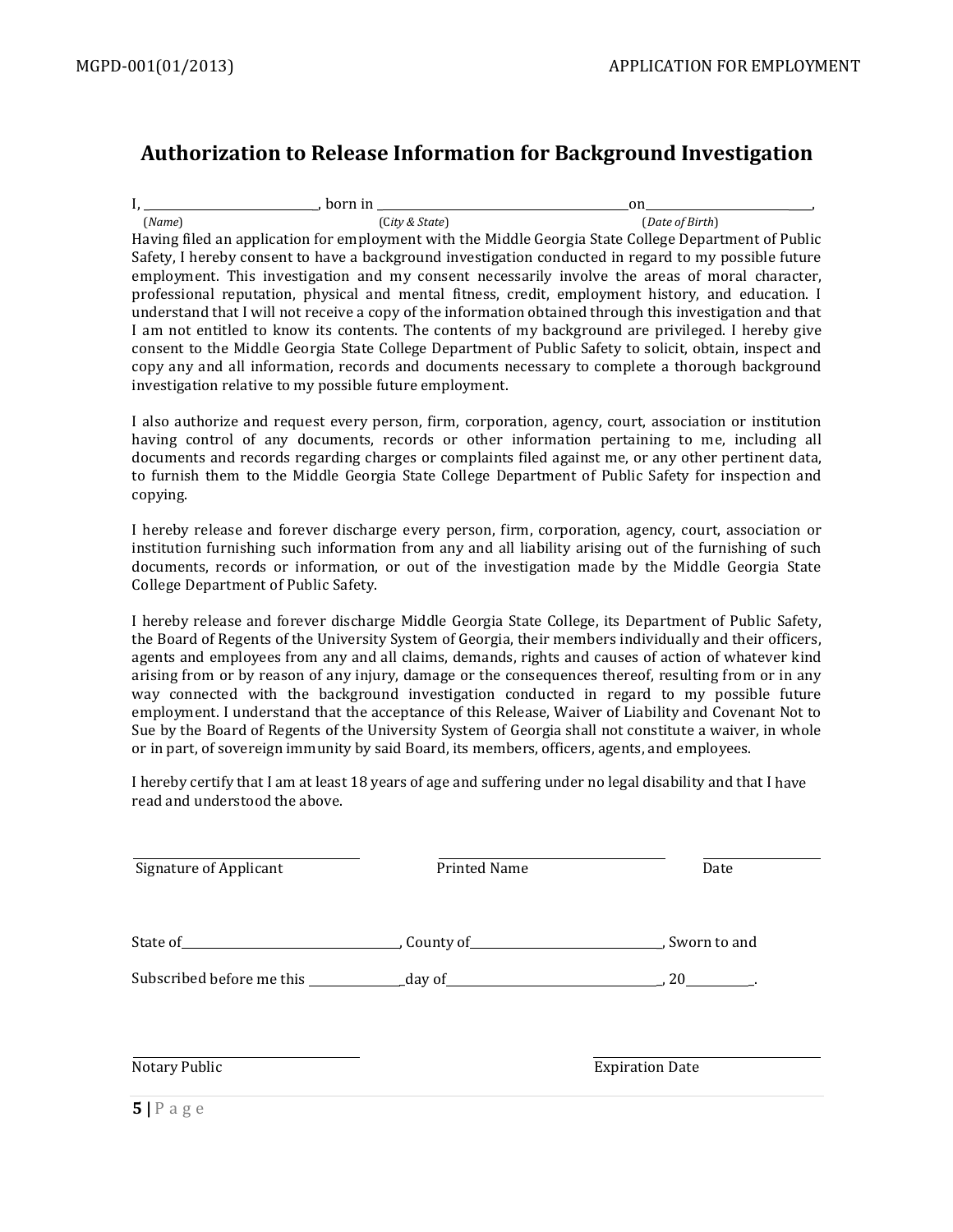#### **MIDDLE GEORGIA STATE COLLEGE DEPARTMENT OF PUBLIC SAFETY**

#### **AUTHORIZATION FOR RELEASE OF PERSONAL INFORMATION**

I, \_\_\_\_\_\_\_\_\_\_\_\_\_\_\_\_\_\_\_\_\_\_\_\_\_\_\_\_\_\_\_\_\_\_\_\_\_\_\_\_\_\_\_\_\_\_\_\_\_\_\_\_\_\_\_\_\_\_\_\_\_\_\_\_\_\_\_, do hereby authorize a review and full disclosure of all records concerning myself to any duly authorized official of Middle Georgia State College (MGSC), whether such records are of a public, private, or confidential nature. I understand that MGSC may periodically check Georgia or other jurisdictional criminal history information, authorized access to MGSC State facilities, and related information and/or property at any time during my term of employment without seeking additional consent from me.

The intent of this authorization is to give my consent for full and complete disclosure of all records of my driver's history, criminal history, educational background, military personnel records, records of military service, records of financial or credit institutions (including records of loans), records of commercial or retail credit agencies (including credit reports and/or rating), records of the Georgia Department of Revenue, and any other financial statements and records wherever filed, as well as U.S. Veterans Administration records, POST records, employment and preemployment records (including background reports, polygraph reports and charts, efficiency ratings), and records of local, state and federal criminal justice agencies. I understand that permission is being given to the requesting entity to run additional background checks periodically without seeking additional consent from me.

I understand that any information obtained by a personal history background investigation which is developed directly or indirectly, in whole or in part, upon this release authorization will be used in determining my suitability for Middle Georgia State College Department of Public Safety employment or employment in a governmental position of or with authorized access to MGSC State facilities, information and/or property. I authorize the disclosure of the aforementioned personal information to any person(s) deemed by MGSC to be a participant in the determination process of such suitability. I also certify that any person(s) who may furnish such information concerning me shall not be held accountable for giving this information; and I do hereby release said person(s) from any and all liability which may be incurred as a result of furnishing such information. I understand that information obtained with this authorization may be subject to public disclosure pursuant to the Georgia Open Records Act (O.C.G.A. § 50-18-70 et seq.)

A photocopy of this release form will be as valid as the original form, even though the photocopy does not contain my original signature. I have read and fully understand the contents of this Authorization for Release of Personal Information Document.

|                                               | Race: and the second second the second second second second second second second second second second second s |
|-----------------------------------------------|----------------------------------------------------------------------------------------------------------------|
|                                               |                                                                                                                |
|                                               |                                                                                                                |
| Have you lived in Georgia the past (5) Years? | Spouse's Name if Georgia Income Tax Filed Jointly: __________                                                  |
|                                               |                                                                                                                |
| Signature                                     | Date                                                                                                           |
|                                               |                                                                                                                |

**6 |** P a g e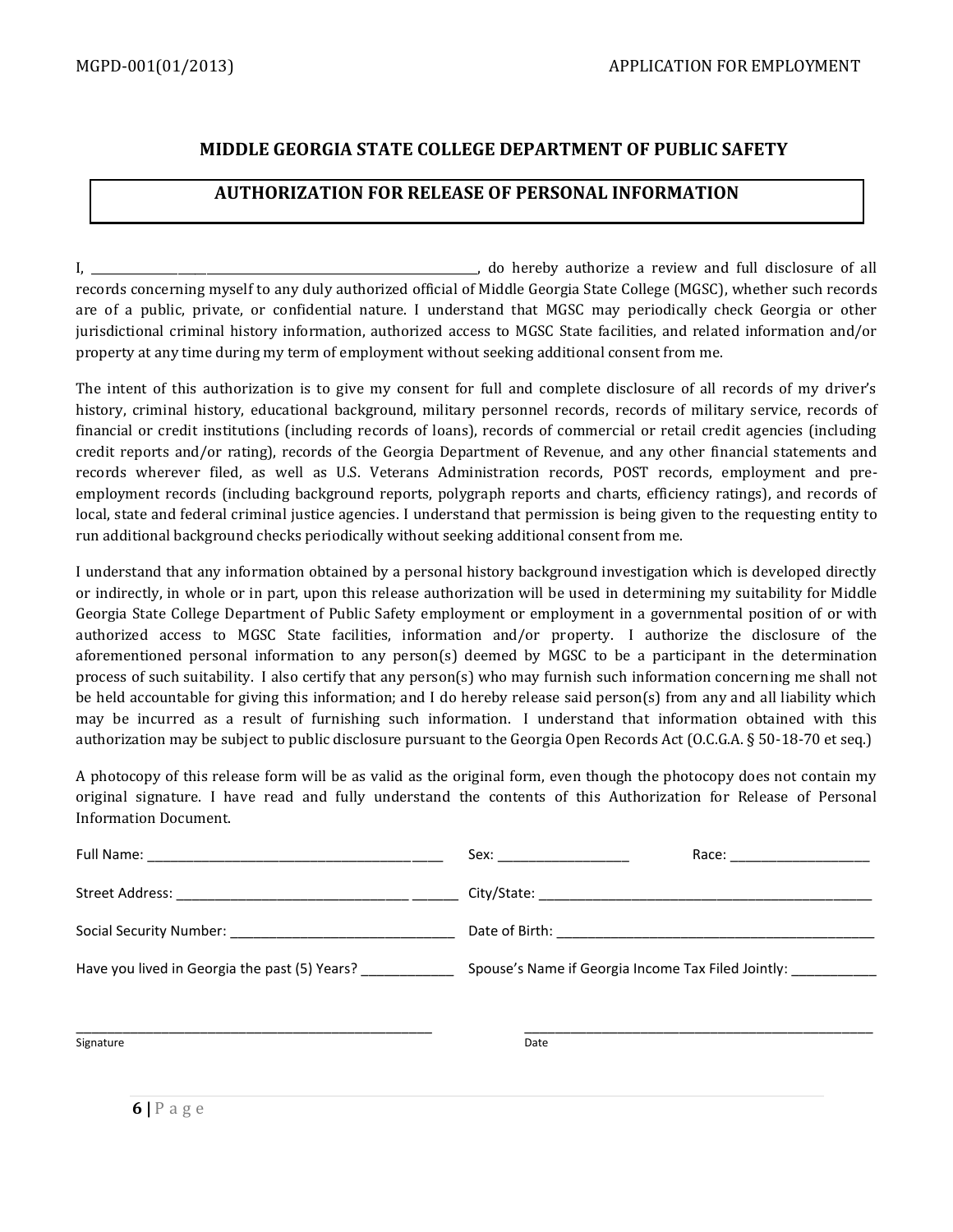## **Authorization to Obtain Credit History Information**

I,  $_{(Name)}$  , born in  $_{(City & State)}$  on  $_{(Detve & State)}$  (*Name*) (C*ity & State*) (*Date of Birth*) Having filed an application for employment with the Middle Georgia State College Department of Public Safety, I hereby consent to have Middle Georgia State College obtain a report of my credit history in conjunction with a background investigation conducted regarding my possible future employment. I understand that Middle Georgia State College will obtain a credit report as part of this process.

I hereby give consent to Middle Georgia State College to solicit, obtain, inspect and copy any and all information, records and documents pertaining to my credit history necessary to complete a thorough background investigation relative to my possible future employment. I also authorize and request every person, firm, corporation, agency, court, association or institution having control of any documents, records or other information pertaining to my credit history, to furnish them to Middle State College for inspection and copying.

I hereby release and forever discharge every person, firm, corporation, agency, court, association or institution furnishing such information from any and all liability arising out of the furnishing of such documents, records or information, or out of the investigation made by Middle Georgia State College

I hereby release and forever discharge Middle Georgia State College, its Department of Public Safety, the Board of Regents of the University System of Georgia, their members individually and their officers, agents and employees from any and all claims, demands, rights and causes of action of whatever kind arising from or by reason of any injury, damage or the consequences thereof, resulting from or in any way connected with the background investigation conducted in regard to my possible future employment. I understand that the acceptance of this Release, Waiver of Liability and Covenant Not to Sue by the Board of Regents of the University System of Georgia shall not constitute a waiver, in whole or in part, of sovereign immunity by said Board, its members, officers, agents, and employees.

I hereby certify that I am at least 18 years of age and suffering under no legal disability and that I have read and understood the above.

| Full Printed Name/Full Signature Name                                            | Date |                                      |  |
|----------------------------------------------------------------------------------|------|--------------------------------------|--|
| State of                                                                         |      |                                      |  |
| Sworn to and subscribed before me this _________ day of ________________________ |      | 20<br><b>Contract Contract State</b> |  |

\_\_\_\_\_\_\_\_\_\_\_\_\_\_\_\_\_\_\_\_\_\_\_\_\_\_\_\_\_\_\_\_\_\_\_\_\_\_\_\_\_\_\_\_\_\_\_ \_\_\_\_\_\_\_\_\_\_\_\_\_\_\_\_\_\_\_\_\_\_\_\_\_\_\_\_\_\_\_\_\_\_\_\_\_\_\_\_\_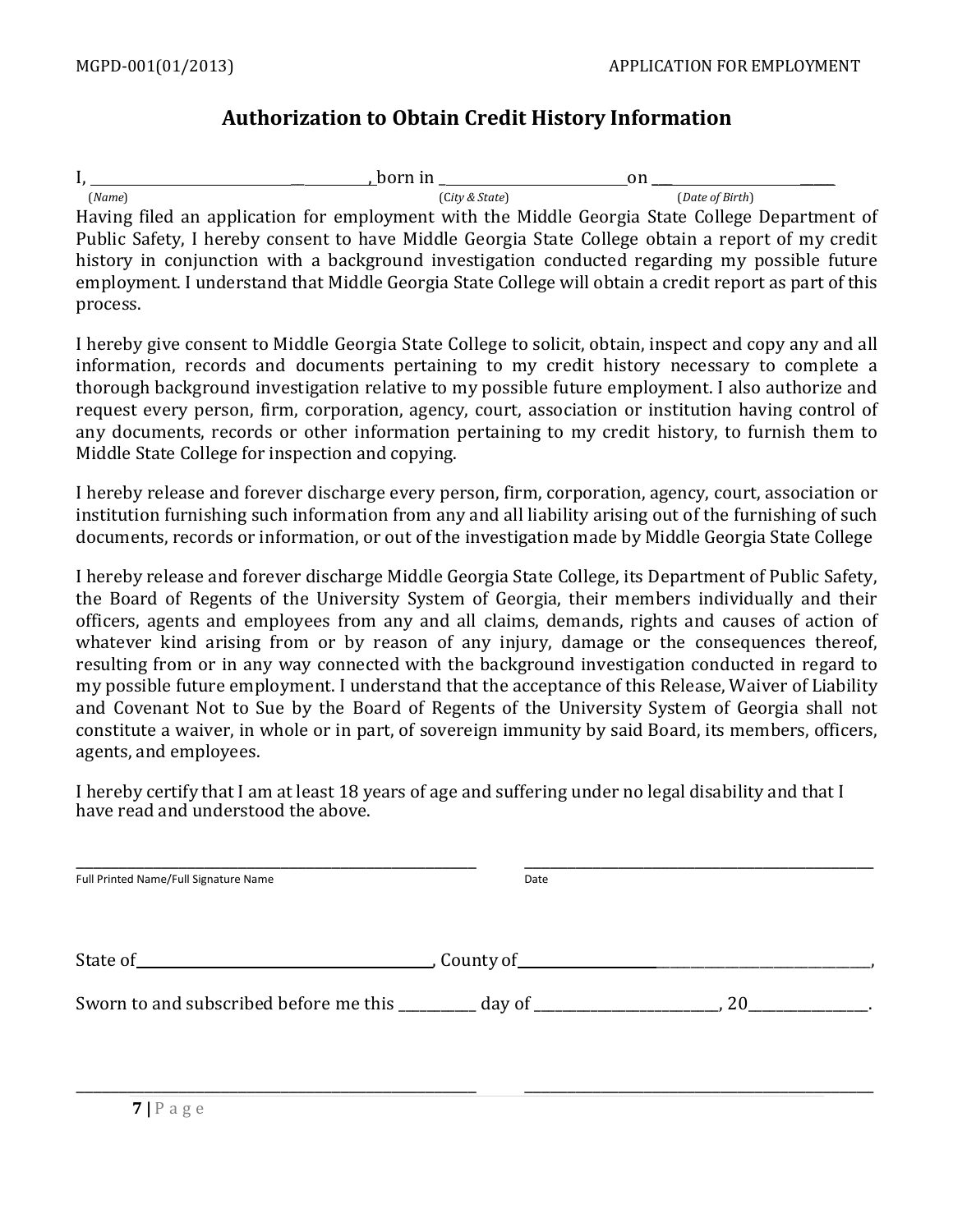Notary Public **Expiration Date** 

# **Explanation of Agreement for Reimbursement (Non-Certified GA POST Police Applicants)**

Before being hired by the Middle Georgia State College Department of Public Safety (Police Department) you will be required, as a condition of employment, to sign an Agreement for Reimbursement. This explanation is not to serve as the official Agreement for Reimbursement. The Agreement for Reimbursement will be signed by the employee upon being offered employment with Middle Georgia State College. The Agreement for Reimbursement contains the following provisions:

- 1. The employer has agreed to hire the employee to exercise his/her skills and abilities required to serve as a duly appointed police officer with the Middle Georgia State College Department of Public Safety.
- 2. The employee recognizes that there are certain expenses associated with the training required to become a certified police officer in accordance with the Georgia Peace Officer Standards and Training Council (P.O.S.T).
- 3. The employer shall be responsible for paying the employee's salary while attending the police academy and will further provide the employee with uniforms, weapons and other necessary equipment.
- 4. In exchange for receiving a salary while attending the police academy and equipment necessary to perform the tasks of a police officer, the employee agrees to work for the Middle Georgia State College Department of Public Safety for a period of twenty-four (24) months, beginning on the date of successful completion of the police academy.
- 5. The employee agrees that the training is not only necessary but is also a valuable asset to the employee and the Police Department. The Department can only recover the costs of such training by receiving the services of the employee for the twenty-four (24) month period.
- 6. The employee agrees that if he/she leaves the Department voluntarily prior to completion of the police academy, he/she shall reimburse the Department for the amount of their gross salary for the time attended plus an administrative cost of 10% of their salary during that time. No reimbursement will be assessed if the employee involuntarily fails to complete the police academy.
- 7. The employee agrees that if he/she leaves the Department voluntarily within the twenty-four (24) month period that he/she will pay back the cost of the training and outfitting as follows: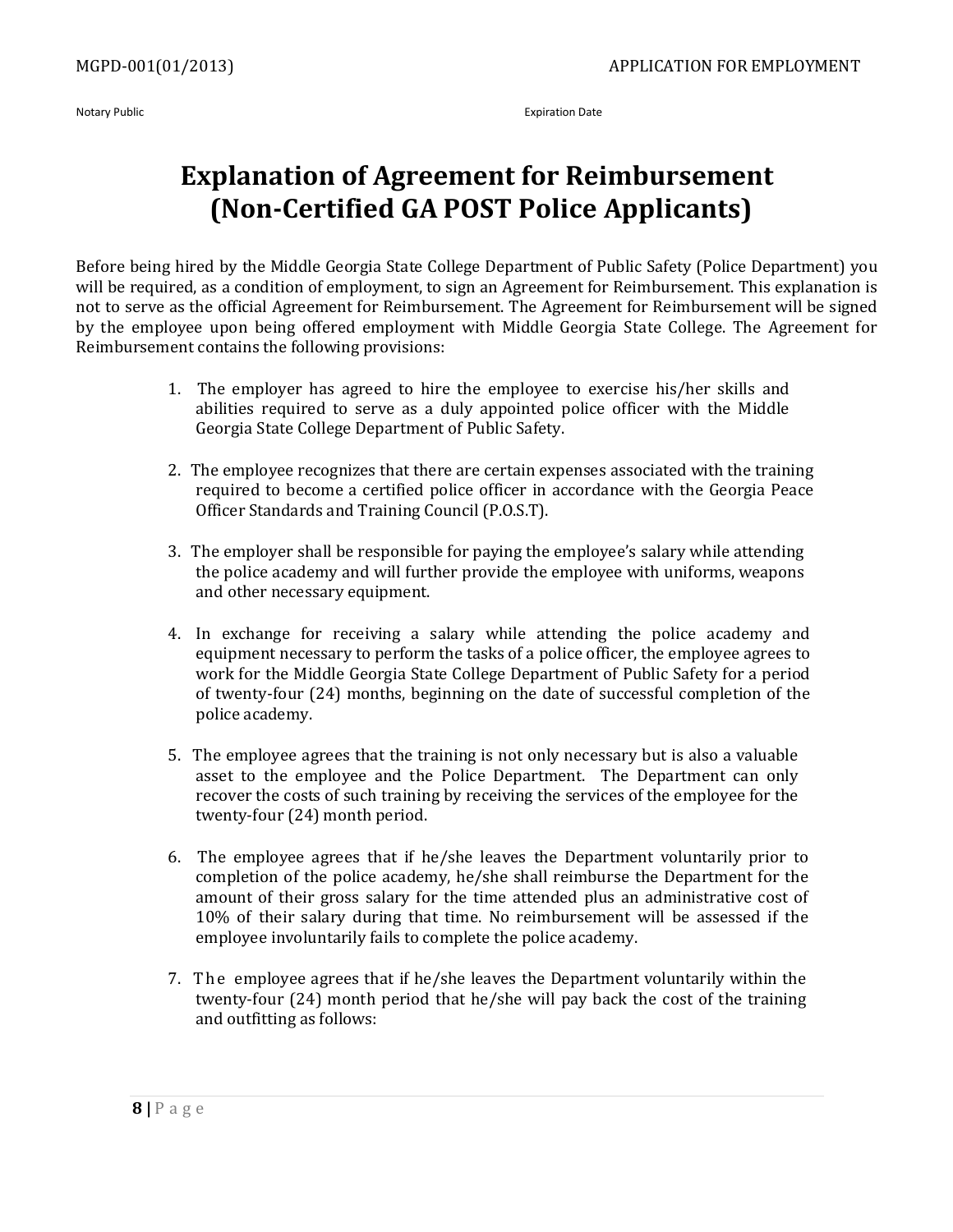| a. |  |  |
|----|--|--|
|    |  |  |

- b. 19 to 24 months………………………..75%
- 8. The total due if the employee voluntarily terminates employment before working the full 18 months will be \$10,000.00 which will lessen to \$7,500.00 from the beginning of the 19th month until the end of the 24th month.

#### *35-8-22. Reimbursement of training expenses by subsequent employer of peace officer; collection procedure; required documentation*

"*(a) Unless otherwise provided by an employment contract to the contrary, if the State of Georgia or any county or municipality thereof employs a peace officer and said peace officer is hired by another agency within 15 months after completing mandated or formalized training requirements, then the total expense of training, including salary paid during training, shall be reimbursed by the hiring agency to the State of Georgia or any county or municipality thereof which initially paid for such training. If said officer is hired by another agency during a period of 15 to 24 months after mandated or formalized training requirements are completed, then one-half of the total expense of training, including salary paid during training, shall be reimbursed by the hiring agency to the State of Georgia or any county or municipality thereof which initially paid for such training. The council shall set standards for reimbursement by hiring agencies based upon actual expenses incurred in mandated or formalized training by individual departments.*

*(b) The State of Georgia or any county or municipality thereof which initially paid for the training of a peace officer shall submit an itemized, sworn statement to the new employer of the peace officer and shall demand payment thereof and may enforce collection of such obligation through civil remedies and procedures.*

*(c) Effective July 1, 2003, in order for the State of Georgia or any county or municipality thereof to demand reimbursement, the demanding governmental unit must be able to document that the peace officer in question signed an acknowledgment of the terms of this Code section or an employment contract specifying the provisions of this Code section prior to such peace officer's employment with the demanding governmental unit. Otherwise, this Code section shall not apply to such demand for reimbursement."*

**I have read and understand the explanation of the Agreement for Reimbursement. I realize that further explanation will be provided at a later date or upon my request.**

Printed Name/ Signature Name **Date Date Date Date Date Date Date Date** 

\_\_\_\_\_\_\_\_\_\_\_\_\_\_\_\_\_\_\_\_\_\_\_\_\_\_\_\_\_\_\_\_\_\_\_\_\_\_\_\_\_\_\_\_\_\_\_ \_\_\_\_\_\_\_\_\_\_\_\_\_\_\_\_\_\_\_\_\_\_\_\_\_\_\_\_\_\_\_\_\_\_\_\_\_\_\_\_\_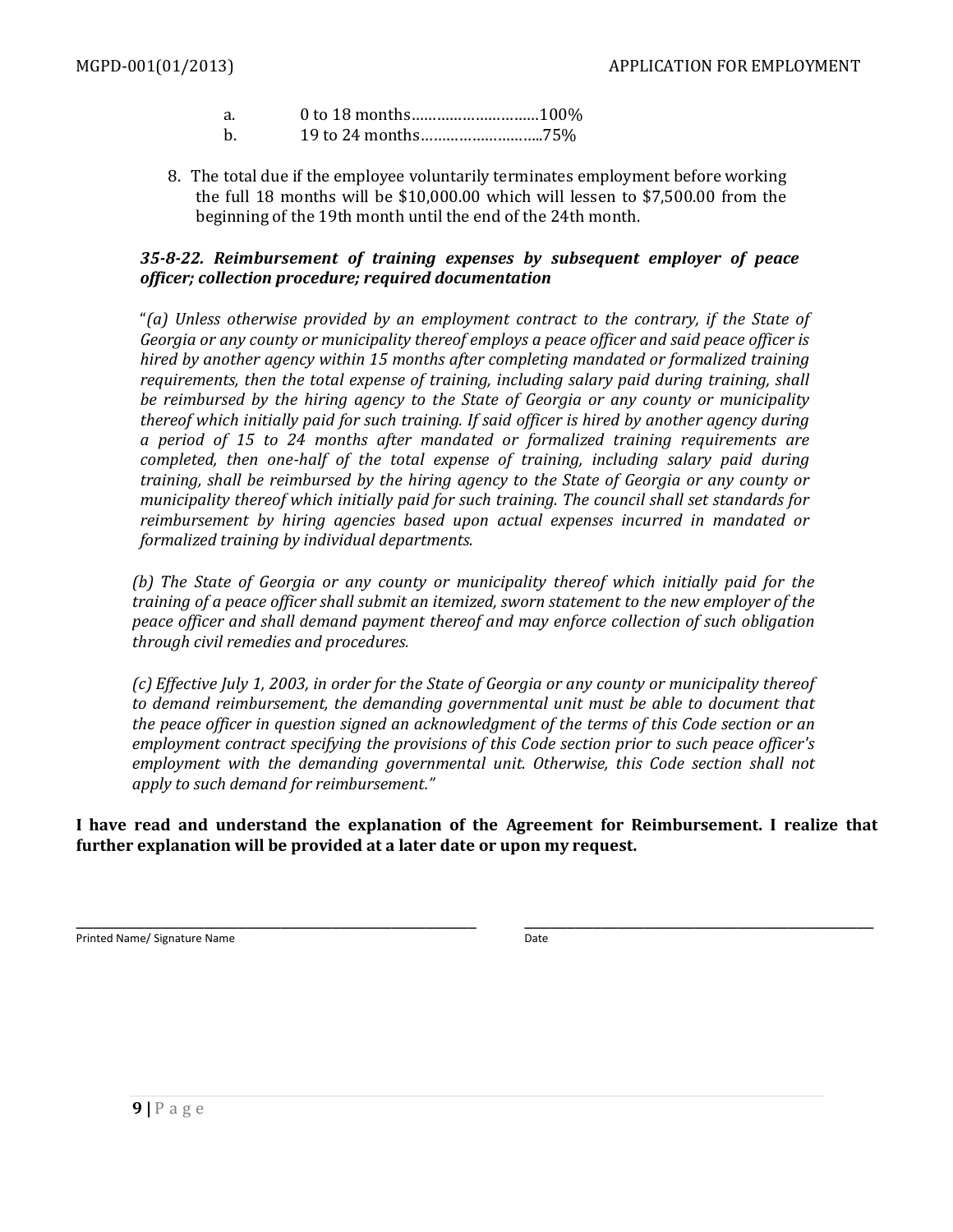## **Police Officer Job Description Questionnaire**

*The following sixteen (16) questions ask about your willingness and/or ability to perform certain tasks required of a Police Officer. Please answer all of the questions accurately. Failure to do so may delay your application Check the answer that best describes how you rate yourself on each item. This is not a test.*

- 1. Are you willing to undergo a background investigation to establish your integrity?  $\Box$  Yes  $\Box$  No (This will encompass any arrest/ criminal records, traffic record, military record, etc.).
- 2. Understanding that the Georgia Peace Officer Standards and Training Council requires you to qualify annually with your firearm, are you willing to maintain a proficiency level which allows you to meet this standard even if this involves practicing on your own time?  $\Box$  Yes  $\Box$  No
- 3. Are you willing to work day, evening, or night shifts including holidays and weekends?  $\Box$  Yes  $\Box$  No
- 4. Are you willing to patrol where assigned on foot, bicycle, or other means of transport other than traditional patrol type vehicles?  $\Box$  Yes  $\Box$  No
- 5. Are you willing to stop physical confrontations in spite of potential danger of physical harm to yourself?  $\Box$  Yes  $\Box$  No
- 6. Are you willing to approach and arrest dangerous person(s)?  $\Box$  Yes  $\Box$  No
- 7. Are you willing to complete detailed reports and maintain accurate records?  $\Box$  Yes  $\Box$  No
- 8. Are you willing to interact and work with people from different cultural, ethnic, and/or socioeconomic backgrounds?  $\Box$  Yes  $\Box$  No
- 9. Are you willing to attend training programs necessary to meet the minimum annual training standard set forth by the Georgia Peace Officer Standards and Training Council?  $\Box$  Yes  $\Box$  No
- 10.In this job you will be issued a firearm as part of your basic equipment. With this in mind, are you willing to use necessary force, up to and including deadly force?  $\Box$  Yes  $\Box$  No
- 11.Are you willing to tolerate verbal abuse and insults and not let them interfere with your ability to do your job?  $\Gamma$  es  $\Gamma$  No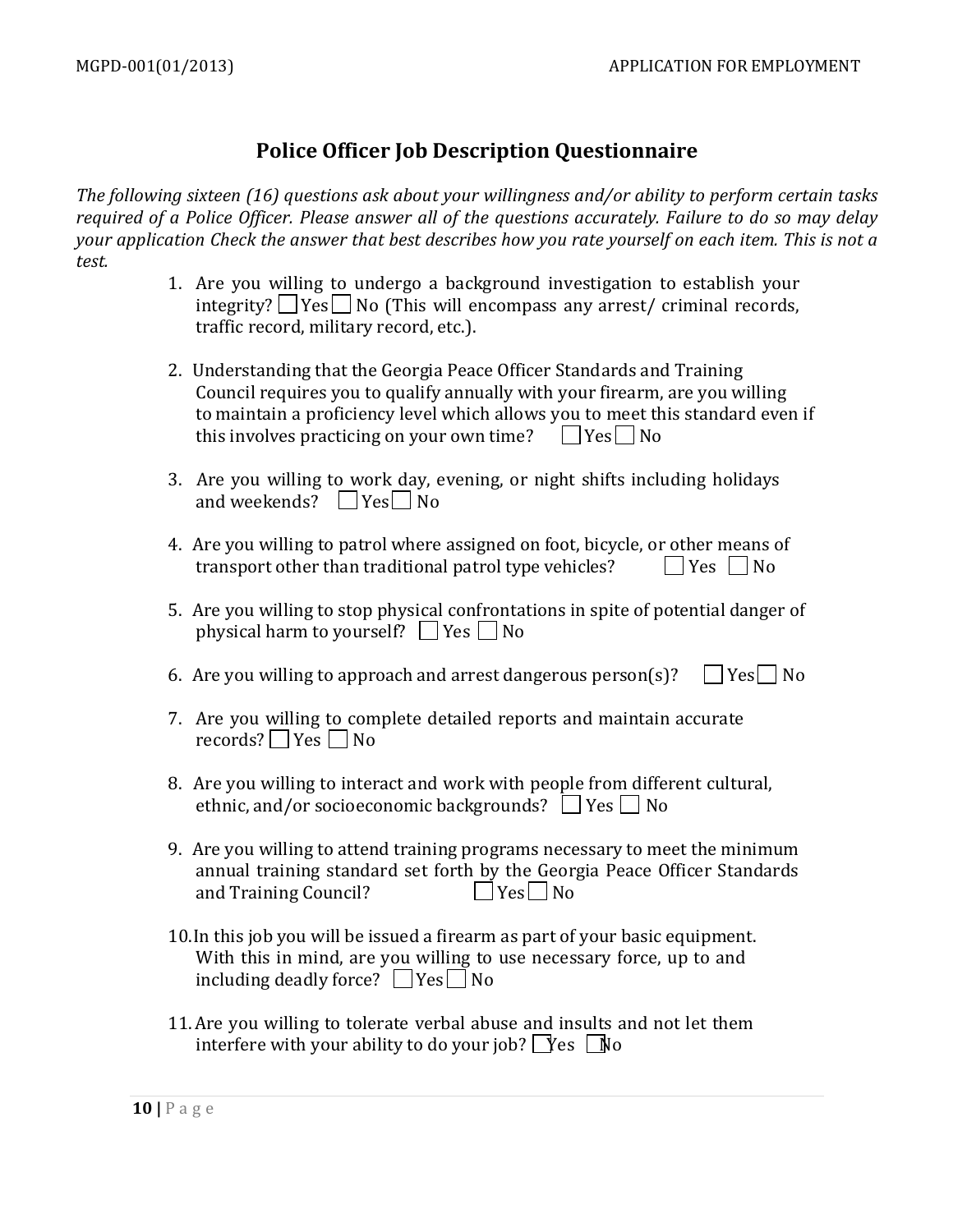12. Are you willing to submit to a pre-employment drug screening?  $\Box$  Yes  $\Box$  No

- 13.Are you willing to submit to random drug screening without any notice?  $\Box$ Yes  $\Box$ No
- 14.Are you willing to a pre-employment written psychological examination?  $\Box$  Yes  $\Box$  No
- 15.Are you willing to take a pre-employment polygraph/Voice Stress examination?  $\Box$  Yes  $\Box$  No
- 16.Are you willing to make decisions based on limited information?  $\Box$  Yes  $\Box$  No

*PLEASE SIGN THIS QUESTIONNAIRE AFTER READING THE STATEMENT BELOW.*

**I have read and understand the Police Officer job description. I have read and answered each of the Sixteen (16) questions honestly. I understand that other portions of the application process may serve to check my responses to these questions.**

Signature **Date** 

Printed Name of Applicant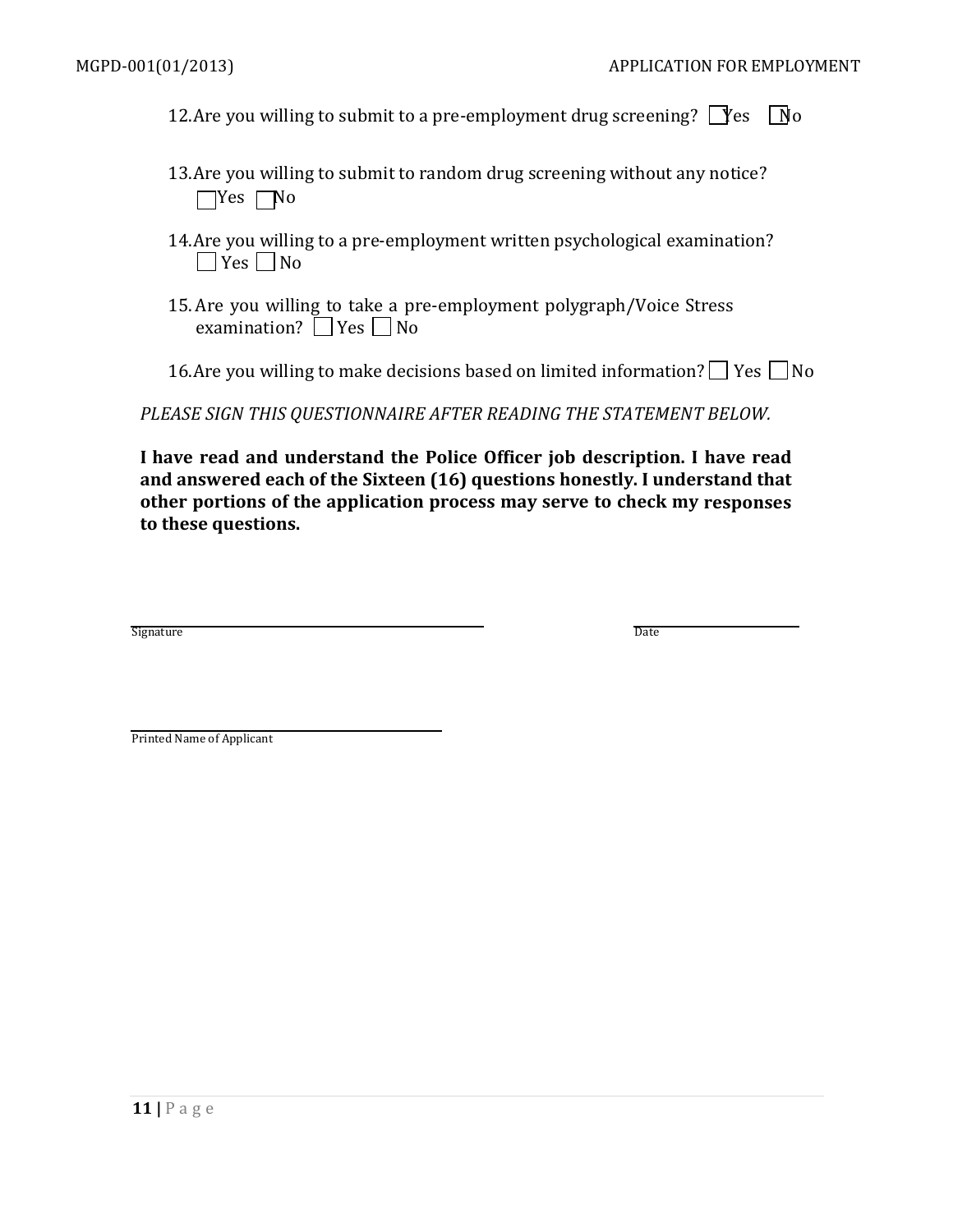## **APPLICANT INFORMATION FORM**

#### *Personal Data*

| Last Name,                     | <b>First Name</b>                | Middle Name                                           |                                      | <b>Phone Number</b> |
|--------------------------------|----------------------------------|-------------------------------------------------------|--------------------------------------|---------------------|
| <b>Present Mailing Address</b> |                                  | City                                                  | County                               | Zip Code            |
|                                | <b>Permanent Mailing Address</b> | City                                                  | County                               | Zip Code            |
| <b>Social Security Number</b>  |                                  |                                                       | Driver's License Number              | <b>State</b>        |
| Date of Birth                  |                                  |                                                       | Place of Birth (city, county, state) | Age                 |
|                                |                                  | Persons residing with you (Do not include dependents) |                                      |                     |

Hometown (*city, county, state where you were raised*)

*Places of residence within the past 10 years*

| Address        | City | County | Zip Code |
|----------------|------|--------|----------|
| Address        | City | County | Zip Code |
| Address        | City | County | Zip Code |
| Address        | City | County | Zip Code |
| Address        | City | County | Zip Code |
| Address        | City | County | Zip Code |
| Address        | City | County | Zip Code |
| Address        | City | County | Zip Code |
| $12$   P a g e |      |        |          |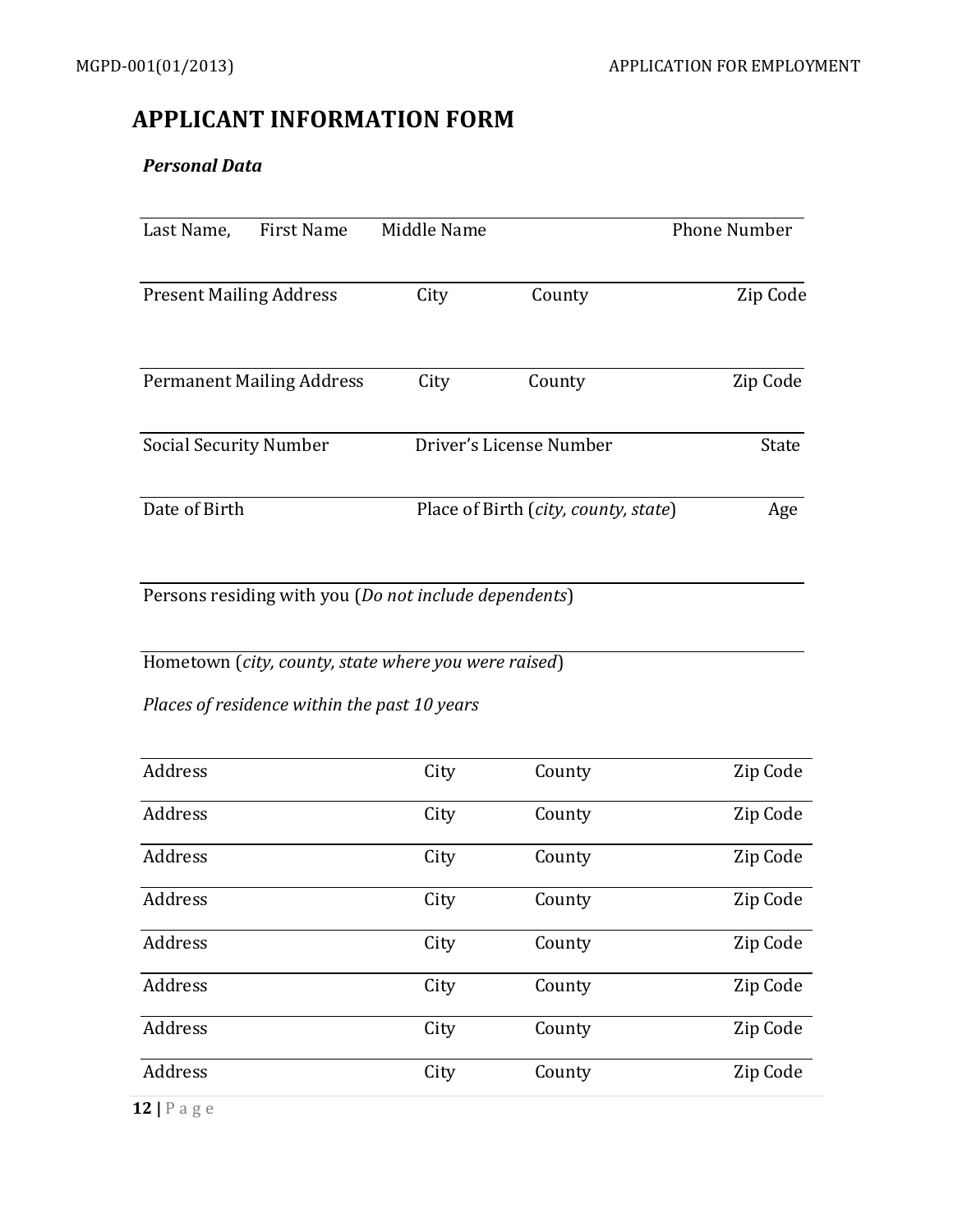## *Physical Description*

| Race/Sex | Height (Ft/In) | Hair Color / Eye Color / Weight |
|----------|----------------|---------------------------------|
|          |                |                                 |

### *Medical History*

*Thisinformation is to determine if you have any medical issues that could affect your ability to perform the duties of a police officer. (If hired, failure to disclose this information could result in termination.)*

| Type of Surgery | Date Limitations resulting from surgery |
|-----------------|-----------------------------------------|
| Type of Surgery | Date Limitations resulting from surgery |
| Type of Surgery | Date Limitations resulting from surgery |

If you wish your application to be considered under laws pertaining to persons with disabilities, you may (if you qualify as a person with disability) identify yourself by describing in the space below any accommodation in the workplace which you might need in order to perform the essential duties of a Middle Georgia State College Police Department position:

| <b>Marital Status</b>                   |  |  |
|-----------------------------------------|--|--|
| Check applicable box:<br>$\Box$ Married |  |  |
| $\Box$ Single                           |  |  |
| $\Box$ Divorced                         |  |  |
| Widowed                                 |  |  |

 $\Box$ Separated

Spouse's Last Name First First Middle/ Maiden

Date of Marriage Date of Spouse's Death, Divorce, or Separation (*if applicable*)

Spouse's Employer Employer's Address (*city, state*) Employer's Phone Number

\_\_\_\_\_\_\_\_\_\_\_\_\_\_\_\_\_\_\_\_\_\_\_\_\_\_\_\_\_\_\_\_\_\_\_\_\_\_\_\_\_\_\_\_\_\_\_\_\_\_\_\_\_\_\_\_\_\_\_\_\_\_\_\_\_\_\_\_\_\_\_\_\_\_\_\_\_\_\_\_\_\_\_\_\_\_\_\_\_\_\_\_\_\_\_\_\_\_\_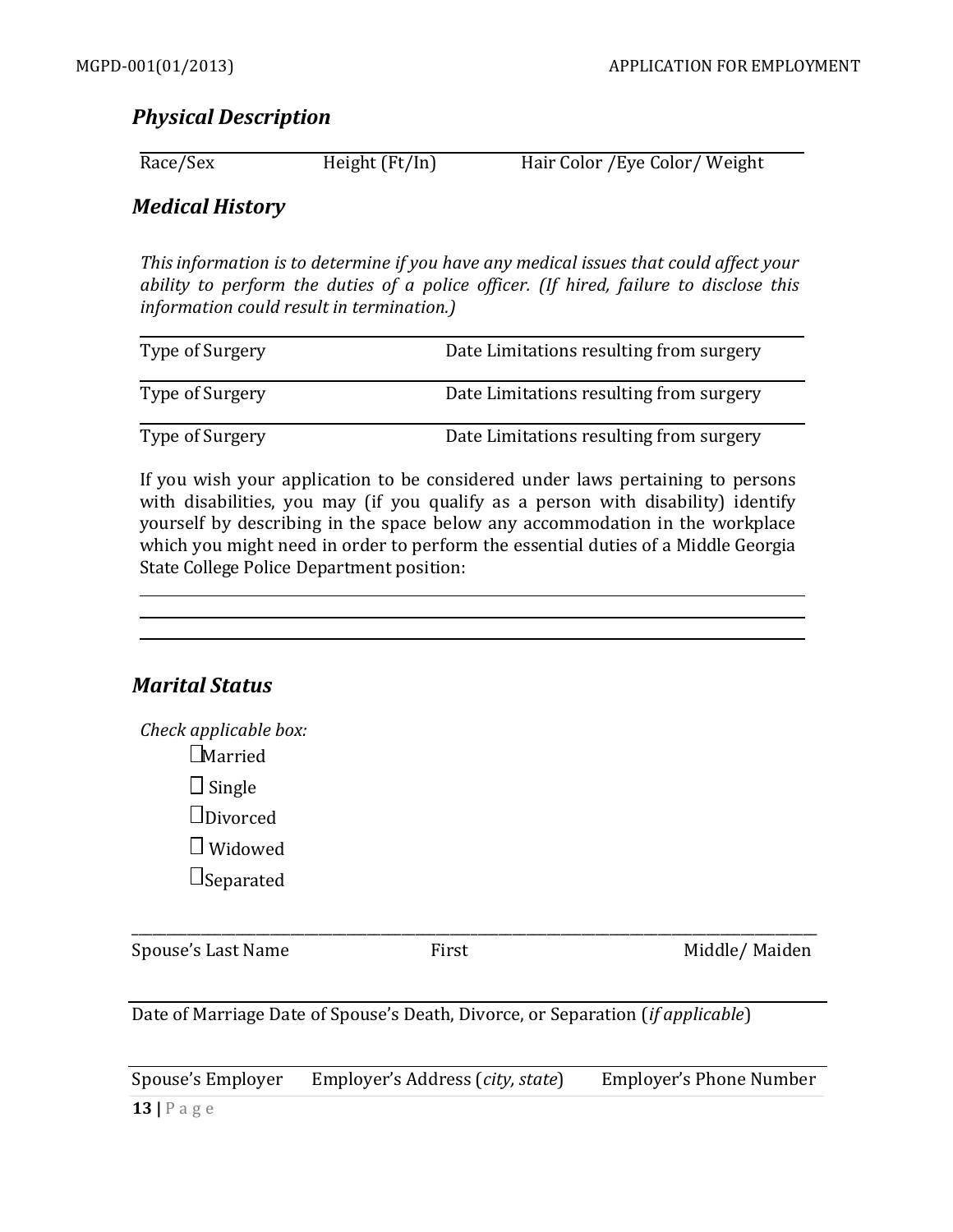# *Dependents*

- 1. Do you have children?  $\Box$  Yes  $\Box$  No
- 2. Do your children reside with you?  $\Box$  Yes  $\Box$  No  $\Box$  N/A
- 3. If your children do not reside with you, are you financially responsible for them?  $\Box$  Yes  $\Box$  No  $\Box$  N/A
- 4. If your children do not reside with you and you are financially responsible for them, do you fulfill those financial obligations?  $\Box$  Yes  $\Box$  N/A

Any special problems:

## *Emergency Contact*

*In case of an emergency, notify*:

| Mother's Name      | Address | Phone # |
|--------------------|---------|---------|
|                    |         |         |
| Father's Last Name | First   | Middle  |
|                    |         |         |

Father's Address (*Use mother's if your father is deceased*) Phone #

Your Father's Occupation and Employer (*use mother's information if the father is deceased*)

*Habits and Hobbies (include tobacco, alcohol, drugs, gambling, etc.) Failure to disclose this information could result in disqualification from hire.*

Habits:

Hobbies:

Clubs, Organizations, Civic Groups, or Affiliations, etc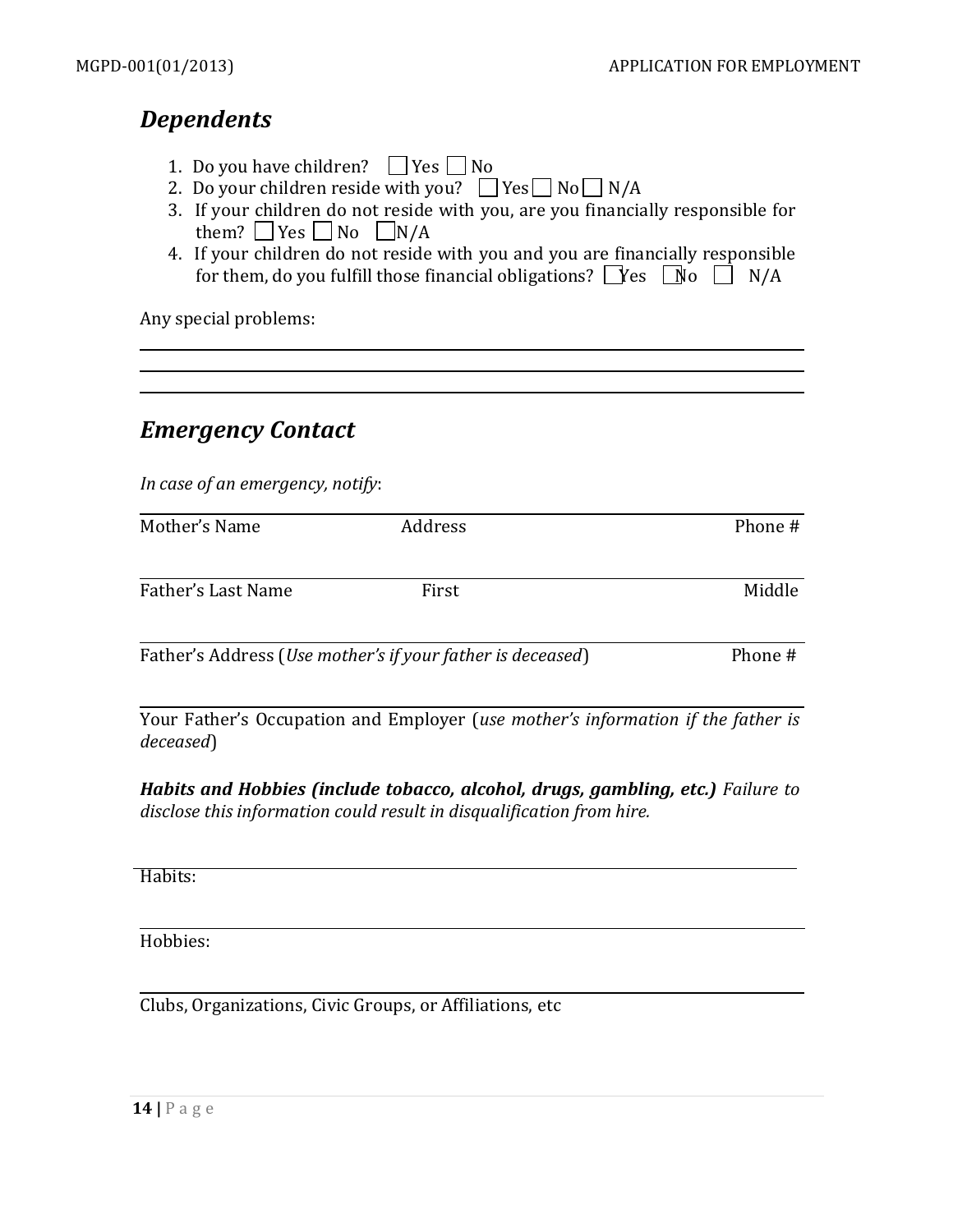# *Formal Education*

#### *Colleges, Universities, Vocational or Trade Schools Attended:*

| Graduate? ( <i>Yes or No</i> )                                    |
|-------------------------------------------------------------------|
|                                                                   |
| Equivalency Diploma or Certificate Awarded?     Yes     No     NA |
|                                                                   |
|                                                                   |
|                                                                   |

<u> 1989 - Andrea Station Barbara, actor a component de la componentación de la componentación de la componentaci</u>

*Career Objectives* Reasons for wanting this work: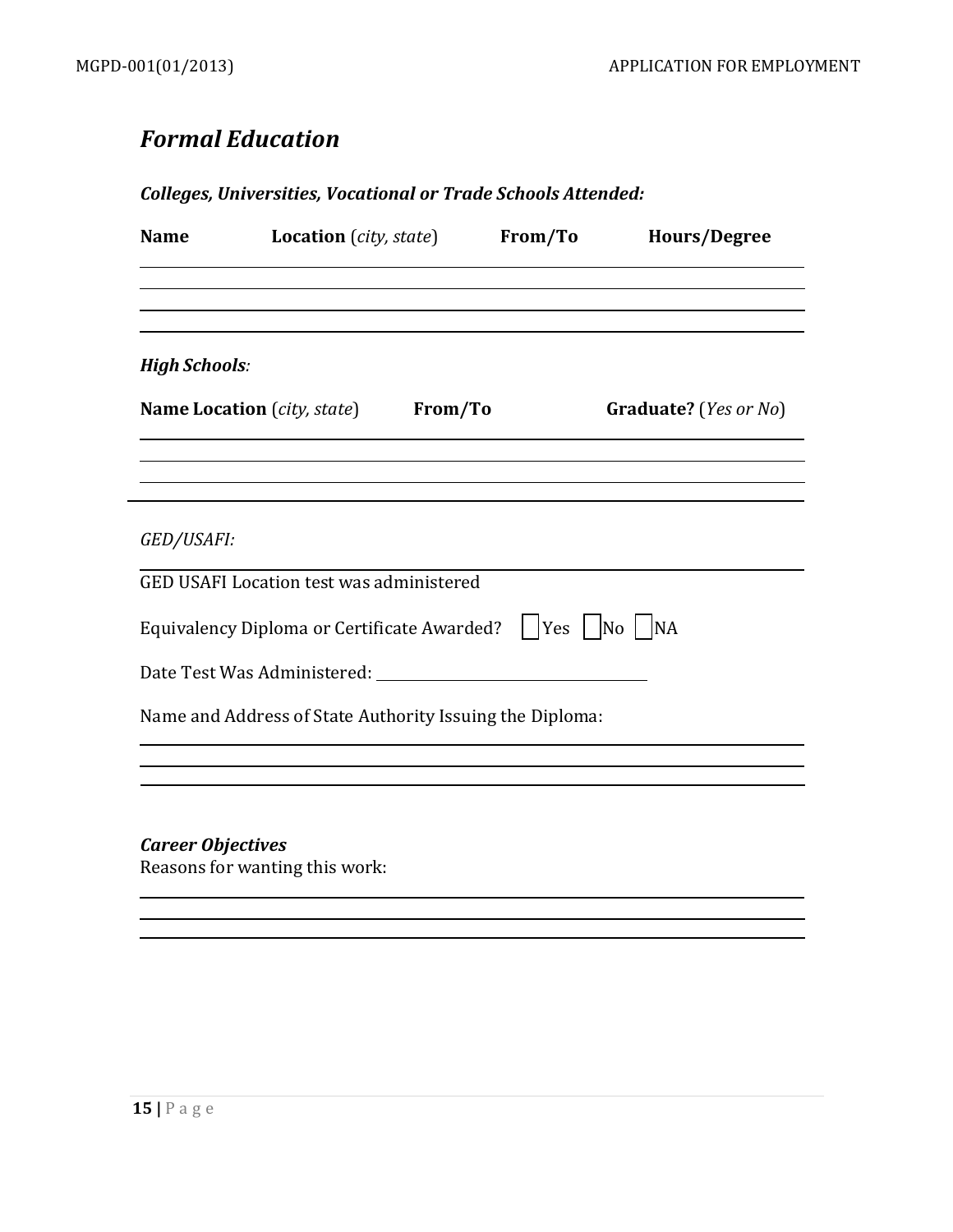# *Military Service*

#### *Active Military Service*

| <b>Branch</b>                         | Selective Service Number                                              | From $(mo/yr)$ To $(mo/yr)$  |
|---------------------------------------|-----------------------------------------------------------------------|------------------------------|
| Military Job Description              |                                                                       | <b>Highest Rank Attained</b> |
|                                       | Date and Location of your first entrance into active duty:            |                              |
| Unit Assignments in the Service:      |                                                                       |                              |
|                                       | Date and Location of your last discharge from Active Duty:            |                              |
|                                       | Type of Discharge: Honorable General Medical Bad Conduct Dishonorable |                              |
| <b>Army Reserve or National Guard</b> |                                                                       |                              |
|                                       | Are you currently on active reserve duty? $\Box$ Yes $\Box$ No        |                              |
|                                       | Name of Reserve or National Guard Unit                                |                              |
| <b>Address of Unit</b>                |                                                                       |                              |
| <b>Commanding Unit</b>                | <b>Current Rank Service</b>                                           | # Length of Service          |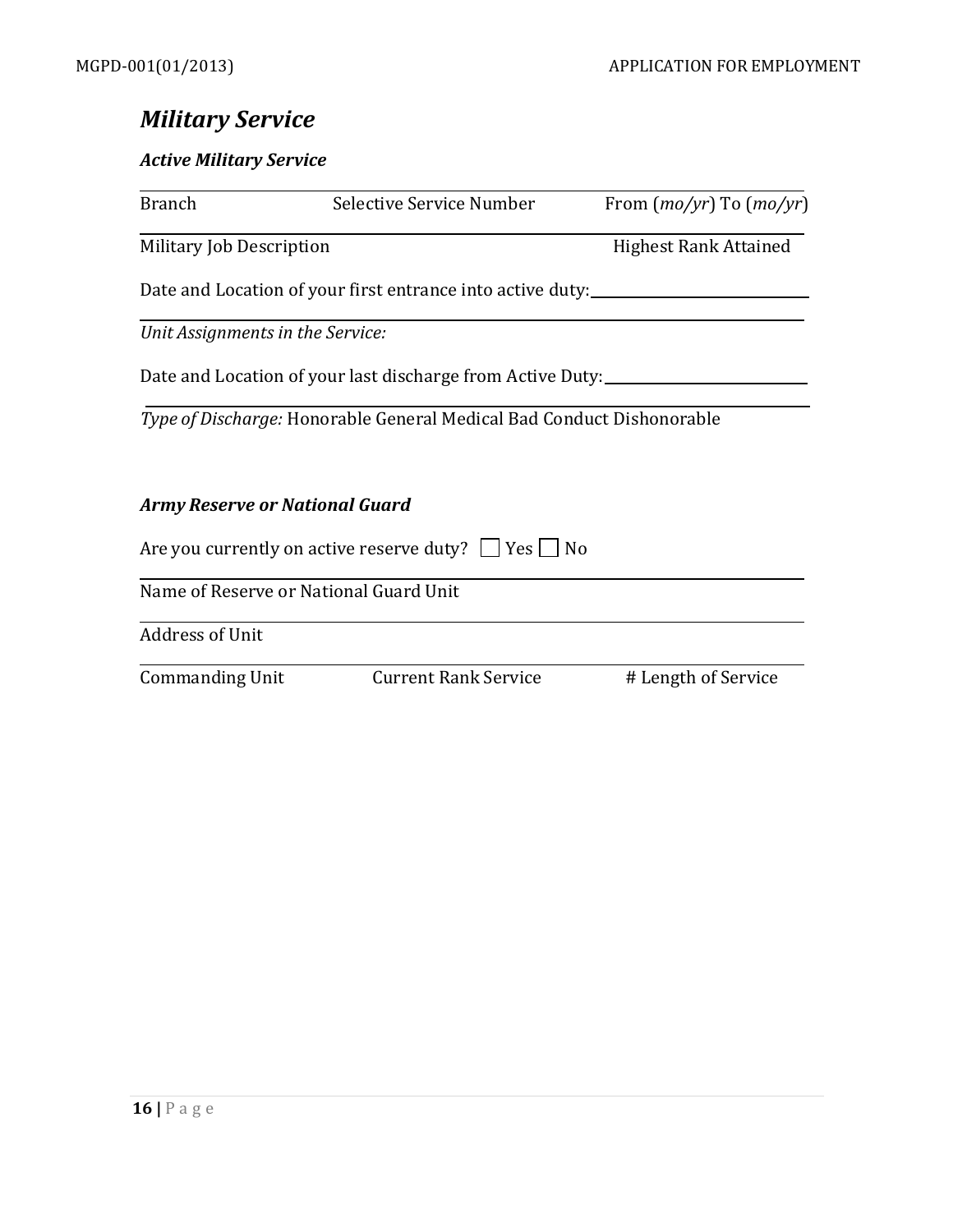# *Employment History*

*Please list all jobs in chronological order, beginning with the most recent. If you need more space, you may attach additional sheets. (7 Year Employment History).*

| <b>Employer Name</b>      |                                                                   |            |
|---------------------------|-------------------------------------------------------------------|------------|
| <b>Employer Address</b>   |                                                                   | Phone #    |
| <b>Position Title</b>     | Dates Employed                                                    | Supervisor |
|                           |                                                                   |            |
| Duties                    |                                                                   |            |
| <b>Reason for Leaving</b> |                                                                   |            |
| Hrs Worked Per Week       |                                                                   |            |
|                           | May We Contact your Present Employer? Yes_____________ No________ |            |
|                           |                                                                   |            |
| <b>Employer Name:</b>     |                                                                   |            |
| <b>Employer Address</b>   |                                                                   | Phone #    |
| <b>Position Title</b>     | Dates Employed                                                    | Supervisor |
|                           |                                                                   |            |
| Duties                    |                                                                   |            |
| Reason for Leaving        |                                                                   |            |
| # of Hrs Worked Per Wk    |                                                                   |            |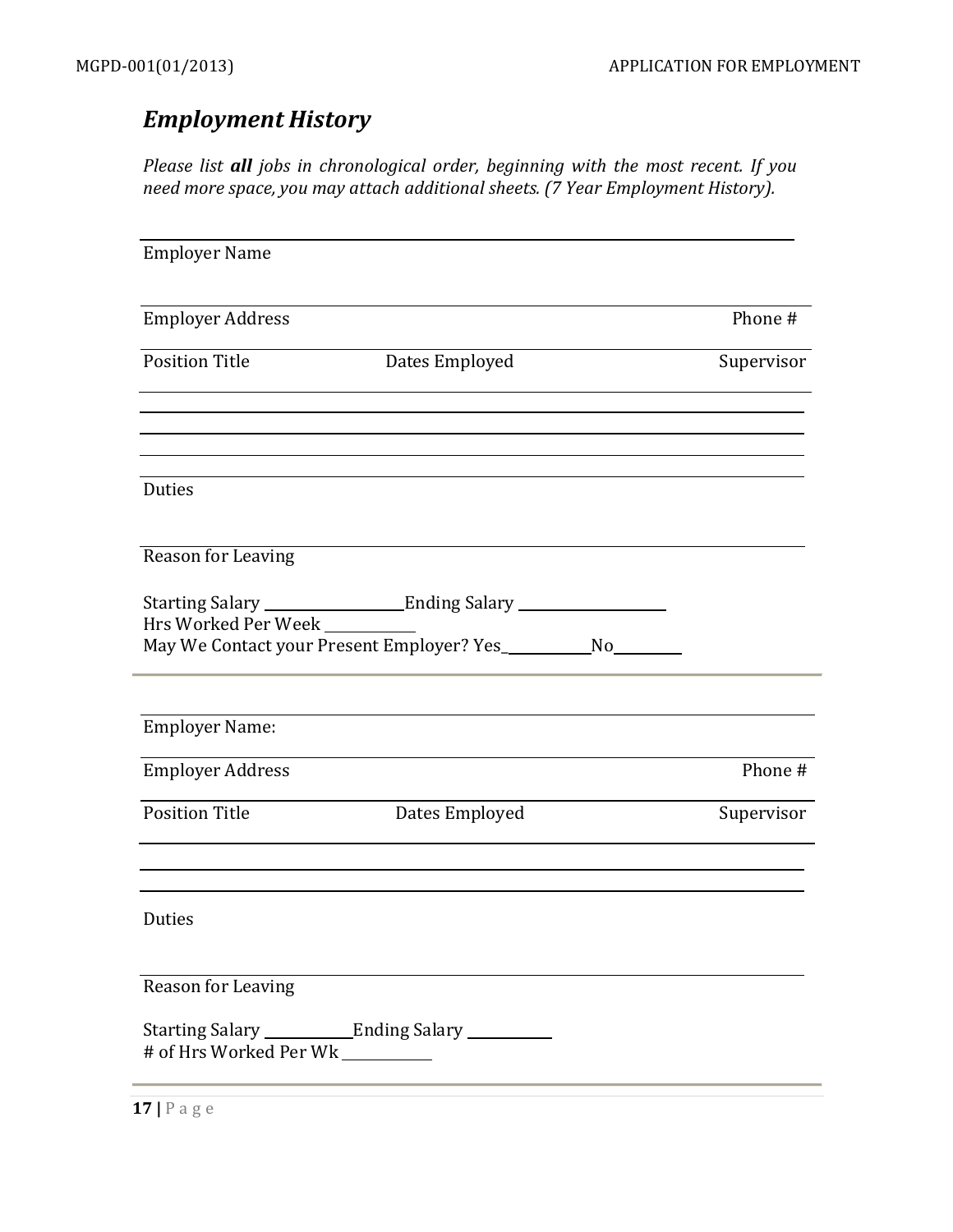| <b>Employer Name</b>                                       |                                 |                               |
|------------------------------------------------------------|---------------------------------|-------------------------------|
| <b>Employer Address</b>                                    |                                 | Phone #                       |
| <b>Position Title Dates</b>                                | Employed                        | Supervisor                    |
|                                                            |                                 |                               |
|                                                            |                                 |                               |
| Duties                                                     |                                 |                               |
| Reason for Leaving                                         |                                 |                               |
|                                                            | Number of Hours Worked Per Week |                               |
| <b>Employer Name</b>                                       |                                 |                               |
| <b>Employer Address</b>                                    |                                 | Phone #                       |
| Position Title Dates Employed Supervisor                   |                                 |                               |
|                                                            |                                 |                               |
| Duties                                                     |                                 |                               |
| Reason for Leaving<br>Starting Salary _<br>Worked Per Week |                                 | Ending Salary Number of Hours |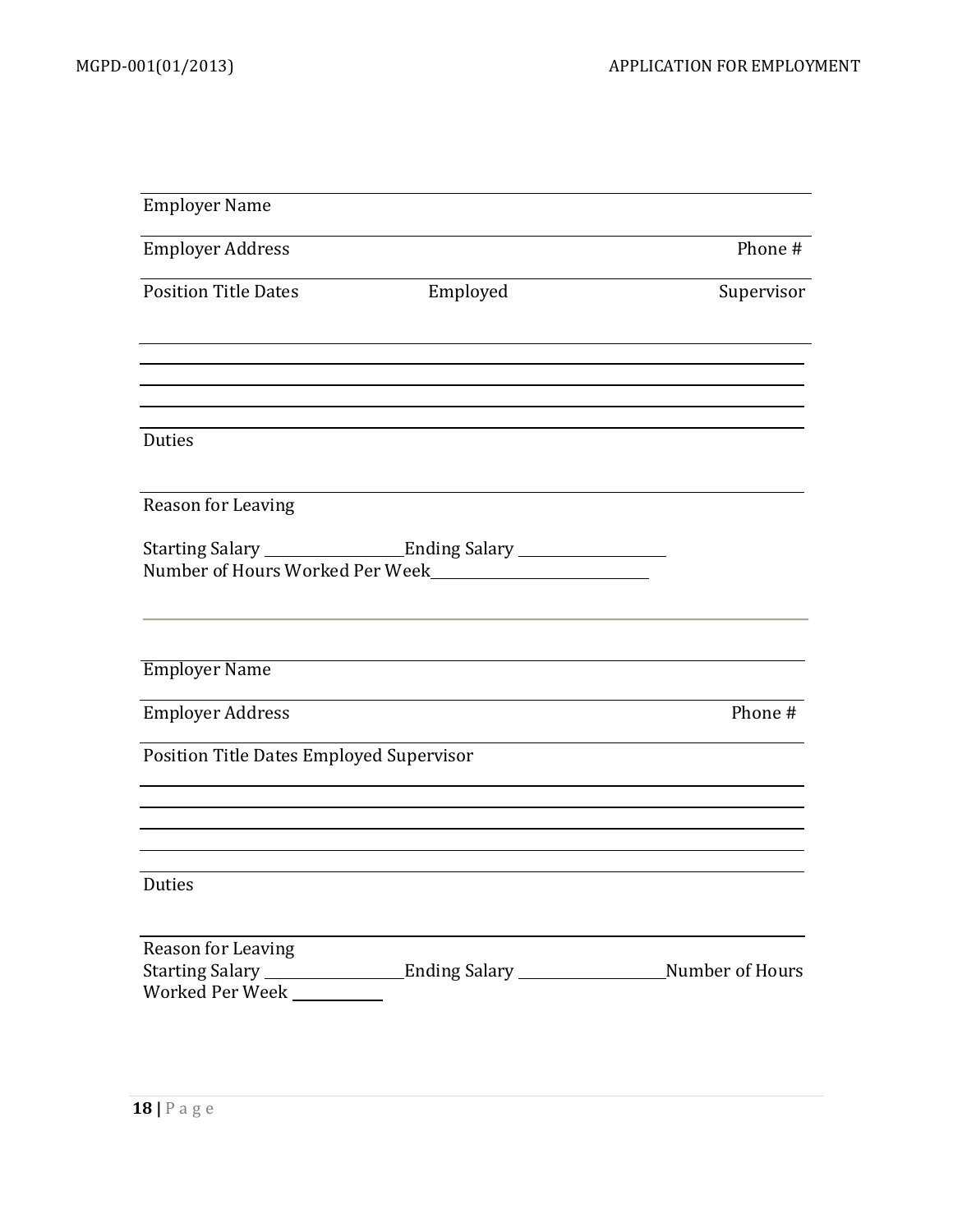Have you ever been discharged or forced to resign from employment?

 $\Box$  Yes  $\Box$  No

*If"Yes," give name of employer(s) and reason(s):*

Have you ever lost wages or taken a day off without pay as a result of disciplinary action by a supervisor?

and the control of the control of the control of the control of the control of the control of the control of the

 $\Box$ Yes  $\Box$ No

*If "Yes," give the name of the employer and your explanation*:

## *Personal References*

*Please include a minimum of three personal references, and do not include family members or work references*

| Last Name | First                                                                     | Middle |                   |
|-----------|---------------------------------------------------------------------------|--------|-------------------|
| Address   | Home Phone<br>How long have you known this person (approximately)? ______ |        | Work Phone        |
| Last Name | First                                                                     |        | Middle            |
| Address   | Home Phone<br>How long have you known this person (approximately)? ______ |        | <b>Work Phone</b> |
| Last Name | First                                                                     |        | Middle            |
| Address   | Home Phone                                                                |        | <b>Work Phone</b> |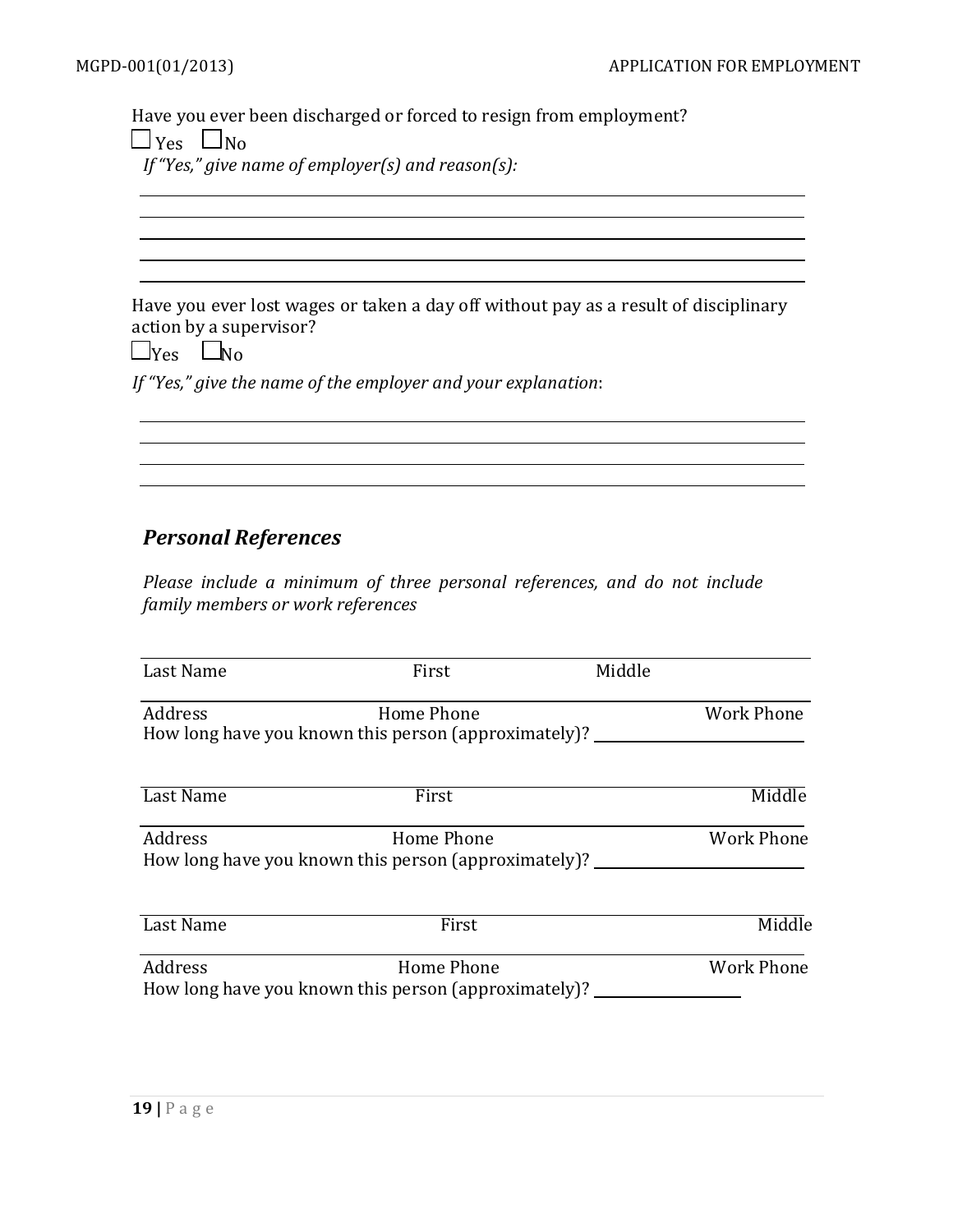# *Criminal History*

*List any criminal charges (felonies, misdemeanors, either civilian or military, not traffic). This would include first offender and nolo contendere pleas and/or dismissals; this would include incidents involving any other name you may have gone by in the past. Attach additional sheets if necessary.*

| $\Box$ Yes $\Box$ No<br>Have you ever been arrested?<br>If "Yes," give details below:                                                            |                              |
|--------------------------------------------------------------------------------------------------------------------------------------------------|------------------------------|
| Offense Charged                                                                                                                                  | <b>Arresting Agency</b>      |
| Date Arrested                                                                                                                                    | Disposition of Case          |
| Offense Charged                                                                                                                                  | <b>Arresting Agency</b>      |
| Date Arrested                                                                                                                                    | Disposition of Case          |
| Have you ever been convicted of a Felony? $\Box$ Yes $\Box$ No<br>If "Yes", give details below:                                                  |                              |
| Have you ever been placed on Probation?<br>$ $   Yes $ $   No<br>If "Yes," give details below:                                                   |                              |
| <b>Pending Charges or Indictments</b><br>Crime                                                                                                   | <b>State and County Date</b> |
| Crime                                                                                                                                            | <b>State and County Date</b> |
| Have you ever been questioned about or been the subject of a criminal<br>investigation(s)? $\Box$ Yes $\Box$ No<br>If "Yes," give details below: |                              |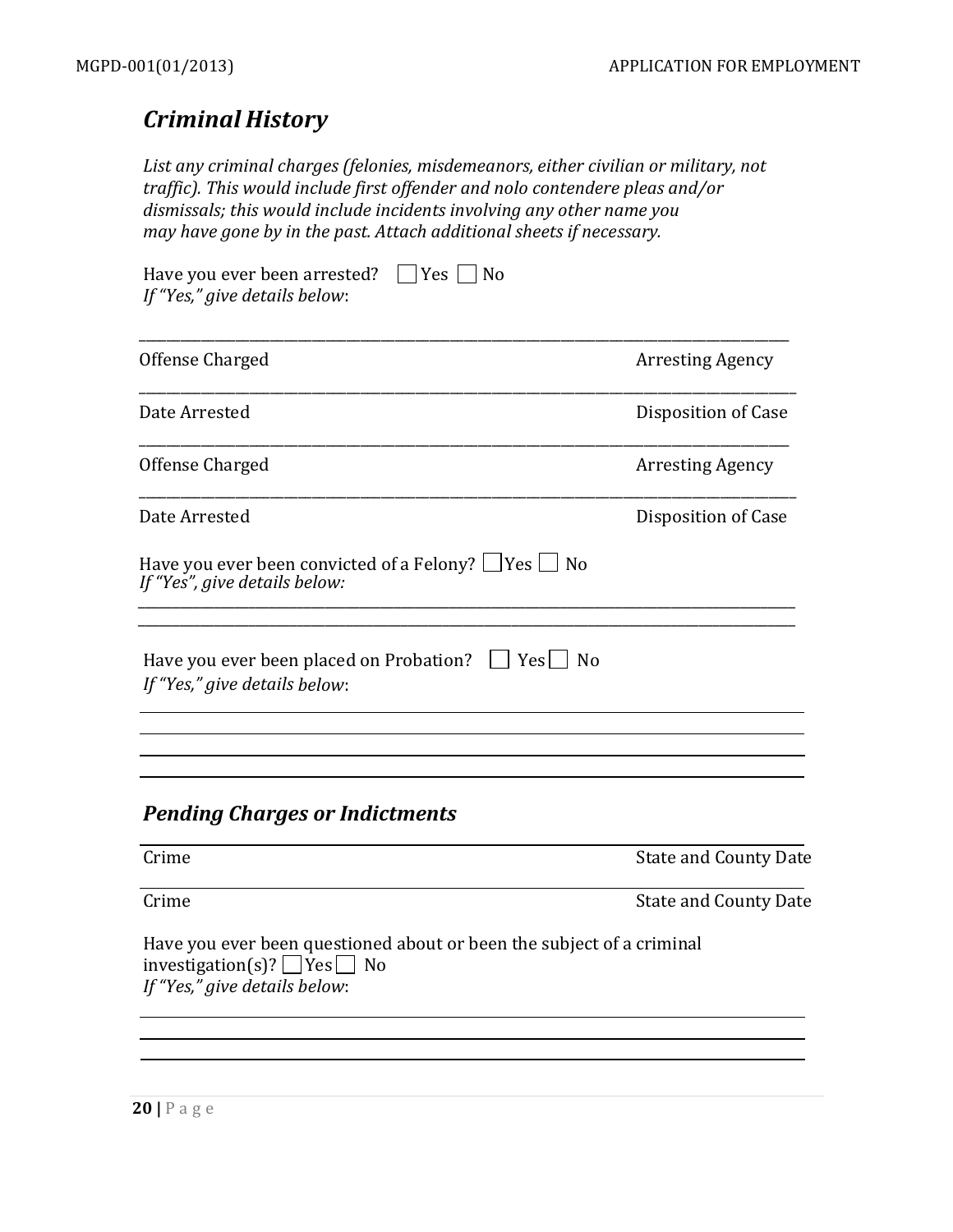Were you ever court-martialed, tried on charges, or were you the subject of a summary court, deck court, captain's mast or company punishment or any other disciplinary action while a member of the armed forces?  $\Box$  Yes  $\Box$  No *If "Yes," give details below*:

## *Traffic Charges*

*List your complete driver's history, including pleas of Guilty and nolo contendere. Include all charges since being issued drivers' license.*

| Offense | <b>State and County</b> | Date |  |
|---------|-------------------------|------|--|
| Offense | <b>State and County</b> | Date |  |
| Offense | <b>State and County</b> | Date |  |
| Offense | <b>State and County</b> | Date |  |
| Offense | <b>State and County</b> | Date |  |
| Offense | <b>State and County</b> | Date |  |
| Offense | <b>State and County</b> | Date |  |

## *Other Information*

|                               | Do you currently or have you in the past used any illegal drugs or used prescription |
|-------------------------------|--------------------------------------------------------------------------------------|
| drugs in an illegal manner?   | $\Box$ Yes $\Box$ No                                                                 |
| If "Yes," give details below: |                                                                                      |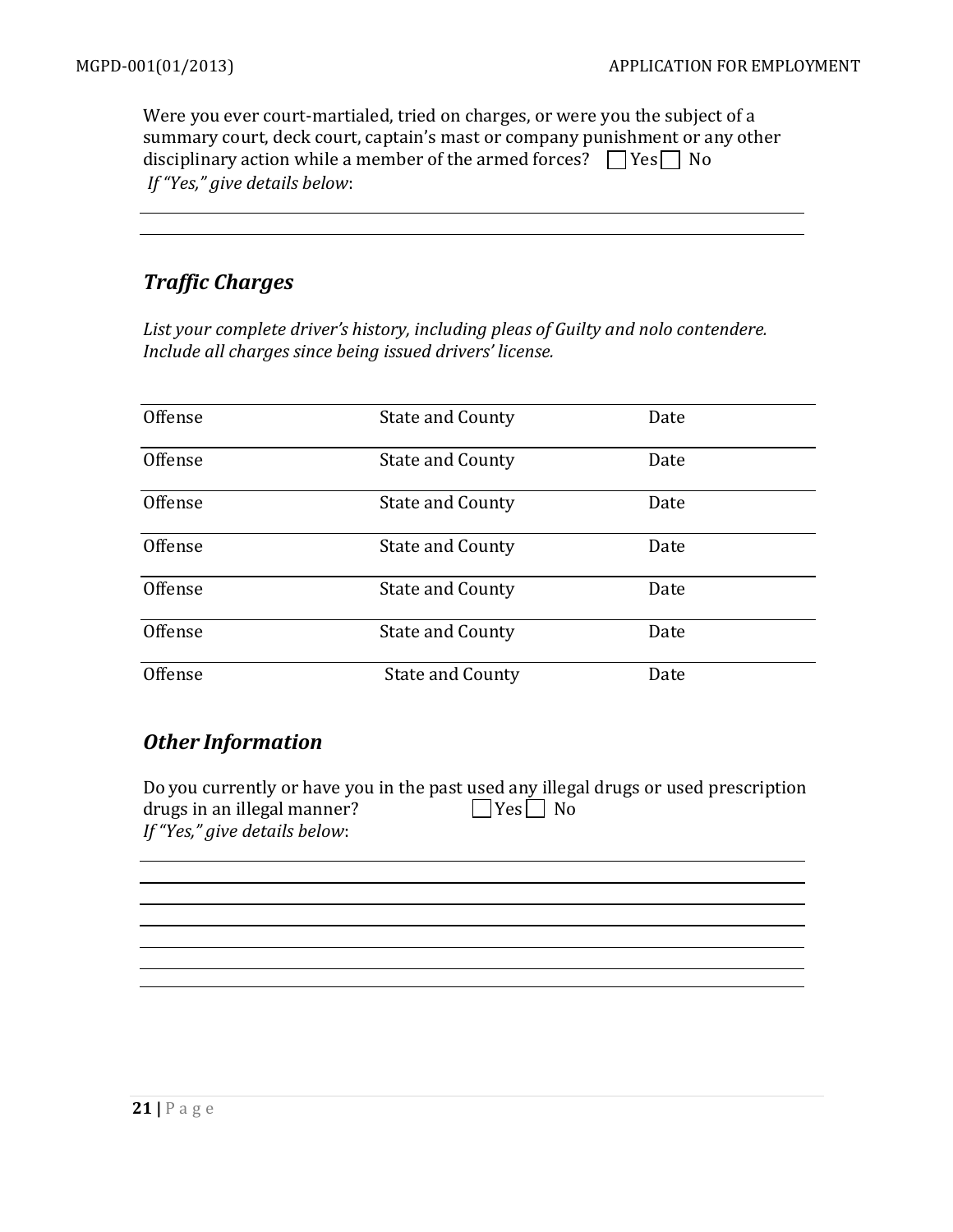Explain any events in your life that may come up in a background check that may or may not affect your employment in Public Safety work:

**I hereby certify that each and every statement made on this form is true and complete and that this application includes the documents which are required to be attached for the position applied for as outlined on the first page of this application. I further understand that any false statement or omission of information will subject me to disqualification or dismissal. Lastly, I understand that an incomplete application or an application lacking the necessary attached paperwork will result in my application not being processed.**

**Signature** Date

**22 |** P a g e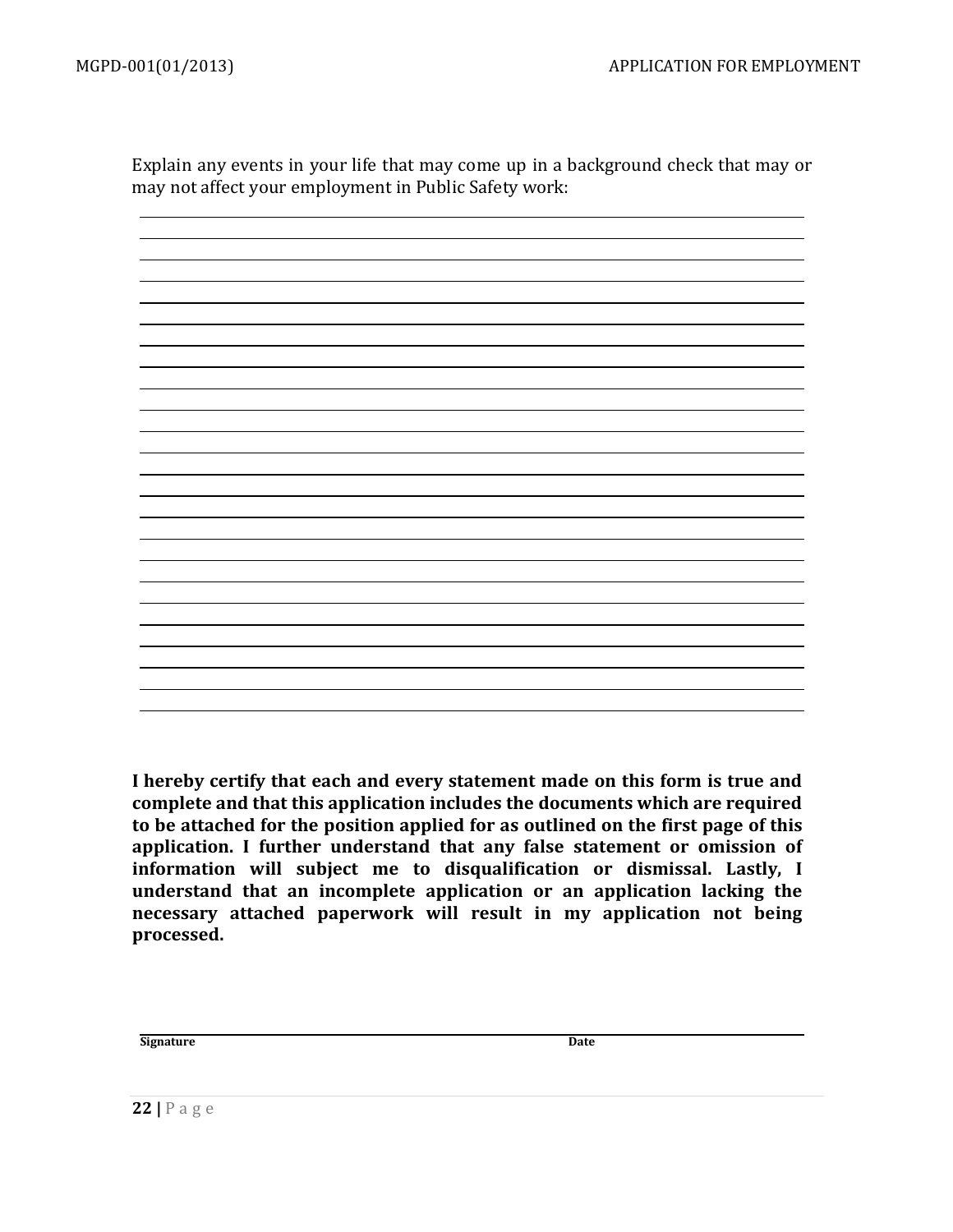#### **GEORGIA CRIME INFORMATION CENTER AWARENESS STATEMENT**

Access to Criminal Justice Information, as defined in GCIC Council Rule 140-1-.02 (amended), and dissemination of such information are governed by state and federal laws and GCIC Council Rules. Criminal Justice Information cannot be accessed or disseminated by any employee except as directed by superiors and as authorized by approved standard operating procedures which are based on controlling state and federal laws, relevant federal regulations, and the Rules of the GCIC Council.

O.C.G.A. §35-3-38 establishes criminal penalties for specific offenses involving obtaining, using, or disseminating criminal history record information except as permitted by law. The same statute establishes criminal penalties for disclosing or attempting to disclose techniques or methods employed to ensure the security and privacy of information or data contained in Georgia criminal justice information systems.

The Georgia Computer Systems Protection Act (O.C.G.A. §16-9-90 et seq) provides for the protection of public and private sector computer systems, including communications links to such computer systems. The Act establishes four criminal offenses, all major felonies, for violations of the Act: Computer Theft, Computer Trespass, Computer Invasion of Privacy, and Computer Forgery. The criminal penalties for each offense carries maximum sentences of fifteen (15) years in prison and/or fines up to \$50,000.00, as well as possible civil ramifications. The Act also establishes Computer Password Disclosure as a criminal offense with penalties of one (1) year in prison and/or a \$5000.00 fine.

The Georgia Criminal Justice Information System Network is operated by the Georgia Crime Information Center in compliance with O.C.G.A. §35-3-31. All data bases accessible via CJIS Network terminals are protected by the Computer Systems Protection Act. Similar communications and computer systems operated by municipal/county governments are also protected by the Act.

By my signature below, I acknowledge that I have read and understand this Awareness Statement.

| Print Name: |       |
|-------------|-------|
| Signed:     | Date: |
| Witnessed:  | Date: |